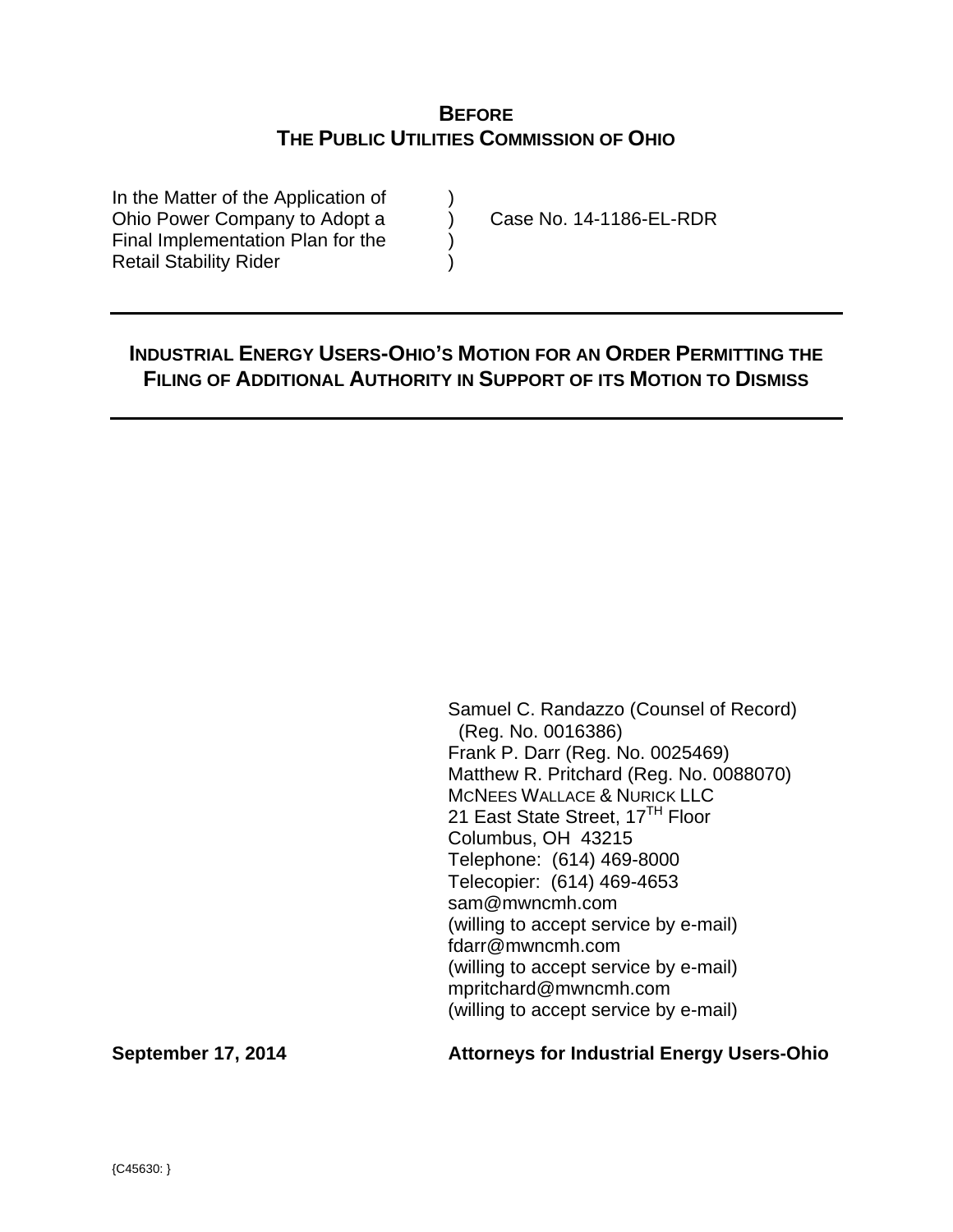# **BEFORE THE PUBLIC UTILITIES COMMISSION OF OHIO**

In the Matter of the Application of Ohio Power Company to Adopt a (a) Case No. 14-1186-EL-RDR Final Implementation Plan for the ) Retail Stability Rider )

# **INDUSTRIAL ENERGY USERS-OHIO'S MOTION FOR AN ORDER PERMITTING THE FILING OF ADDITIONAL AUTHORITY IN SUPPORT OF ITS MOTION TO DISMISS**

Pursuant to Rule 4901-1-12, Ohio Administrative Code, Industrial Energy Users-

Ohio ("IEU-Ohio") moves for an order permitting it to file the attached decision as

additional authority in support of its Motion to Dismiss. The reasons supporting this

Motion are set out in the accompanying Memorandum in Support.

Respectfully submitted,

 */s/ Matthew R. Pritchard*  Samuel C. Randazzo (Counsel of Record) (Reg. No. 0016386) Frank P. Darr (Reg. No. 0025469) Matthew R. Pritchard (Reg. No. 0088070) MCNEES WALLACE & NURICK LLC 21 East State Street, 17<sup>TH</sup> Floor Columbus, OH 43215 Phone: (614) 469-8000 / Fax: (614) 469-4653 sam@mwncmh.com (willing to accept service by e-mail) fdarr@mwncmh.com (willing to accept service by e-mail) mpritchard@mwncmh.com (willing to accept service by e-mail)

# **Attorneys for Industrial Energy Users-Ohio**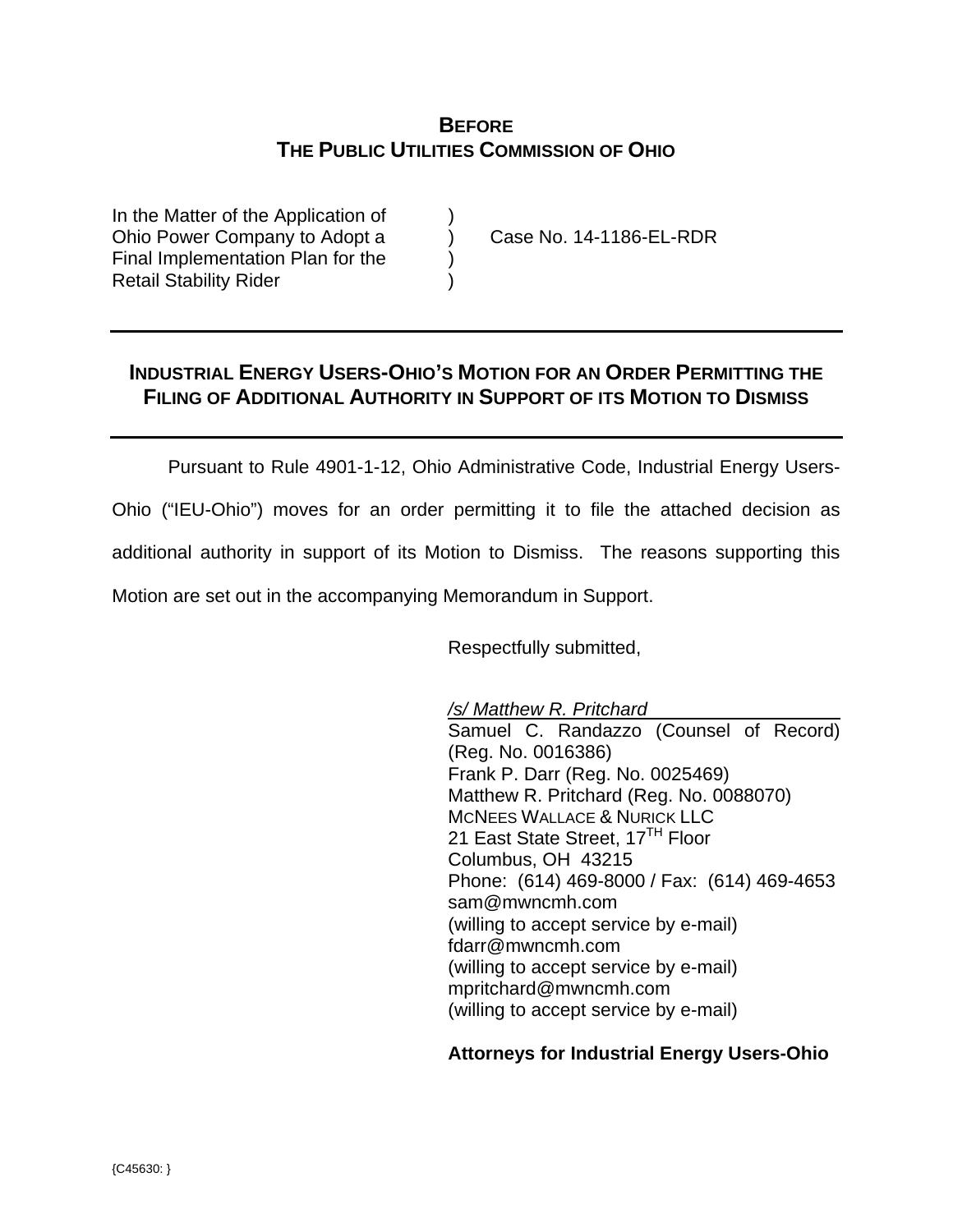# **MEMORANDUM IN SUPPORT**

**\_\_\_\_\_\_\_\_\_\_\_\_\_\_\_\_\_\_\_\_\_\_\_\_\_\_\_\_\_\_\_\_\_\_\_\_\_\_\_\_\_\_\_\_\_\_\_\_\_\_\_\_\_\_\_\_\_\_\_\_\_\_\_\_\_\_\_\_** 

On July 8, 2014, Ohio Power Company ("AEP-Ohio") filed an application seeking authority to collect up to \$445 million for wholesale generation capacity service ("Capacity Service"). In support of that application, AEP-Ohio pointed to two orders of the Public Utilities Commission of Ohio ("Commission"). In those orders, the Commission authorized AEP-Ohio to price Capacity Service at \$188.88/megawatt-day ("MW-day"), charge competitivbe retail electric service ("CRES") providers the price established by PJM Interconnection, L.L.C. ("PJM") through the Reliability Pricing Model ("RPM" or "RPM-based Price"), and to defer the difference between the RPM-based Price of Capacity Service and \$188.88/MW-day ("Capacity Shopping Tax") for future recovery through the Retail Stability Rider ("RSR") authorized for the current Electric Security Plan ("ESP") and some future nonbypassable rider.<sup>1</sup>

On August 19, 2014, IEU-Ohio filed a Motion to Dismiss demonstrating that the Commission lacked subject matter jurisdiction under both state and federal law to grant the relief requested by AEP-Ohio in its application. As demonstrated in the Memorandum in Support of the Motion to Dismiss, the Commission is a creature of statute and can issue only those orders that are within its subject matter jurisdiction as

 $\overline{a}$ 

<sup>&</sup>lt;sup>1</sup> Application at 1 n.1, citing *In the Matter of the Commission Review of the Capacity Charges of Ohio Power Company and Columbus Southern Power Company*, Case No. 10-2929-EL-UNC, Opinion and Order (July 2, 2012) (hereinafter "*Capacity Case*" or "Capacity Order" as appropriate) and *In the Matter of the Application of Columbus Southern Power Company and Ohio Power Company for Authority to Establish a Standard Service Offer Pursuant to Section 4928.143, Revised Code, in the Form of an Electric Security Plan*, Case Nos. 11-346-EL-SSO, *et al*., Opinion and Order (Aug. 8, 2012) (hereinafter "*ESP II Case*" or "ESP II Order" as appropriate).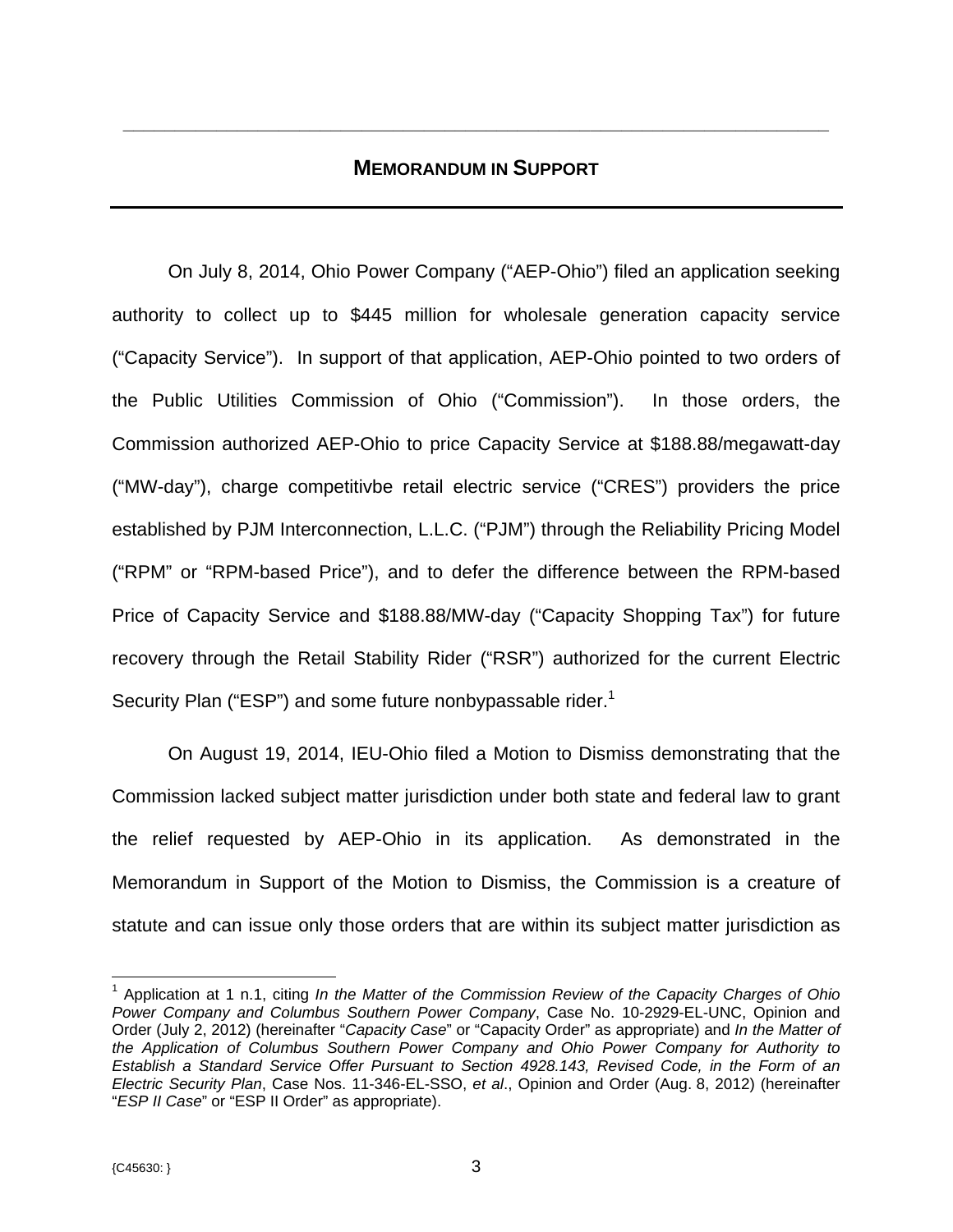defined by state and federal law. As one ground supporting dismissal, the Motion to Dismiss demonstrates that the Federal Power Act ("FPA") preempts the Commission from authorizing an increase in AEP-Ohio's total compensation for Capacity Service; any order doing so is void. Industrial Energy Users-Ohio's Motion to Dismiss and Memorandum in Support at 24-28 (Aug. 19, 2014) ("Motion to Dismiss").

In support of its argument that the Commission is preempted from increasing AEP-Ohio's total compensation for Capacity Service, IEU-Ohio cited a decision of the District Court of New Jersey, *PPL Energy Plus, LLC v. Hanna,* 2013 WL 5603896 (D.N.J. Oct. 11, 2013). Motion to Dismiss at 27-28. The decision addressed orders of the New Jersey Board of Public Utilities ("Board") that required distribution utilities to enter fifteen year agreements with new generators that established the rates those generators would receive for supplying capacity under provisions of a state law, the Long-Term Capacity Pilot Program Act ("LCAPP"). The increased cost of capacity paid by the utilities to the generators was then to be passed on to the utilities' retail customers. The District Court of New Jersey determined that LCAPP was preempted and enjoined the Board from enforcing the statute. An affected generator and the Board appealed.

On September 11, 2014, the Third Circuit Court of Appeals affirmed the decision of the District Court. *PPL Energy Plus, LLC, et al., v. Lee A. Solomon, et al.,* Case No. 13-4330, slip op. (3d Cir. Sept. 11, 2014) (attached). The Court held:

The federal government … has exclusive control over interstate rates for wholesales of electricity capacity. So when New Jersey arranged for LCAPP generators to receive preferential rates, the state entered into a field of regulation beyond its authority. Accordingly, federal law preempts,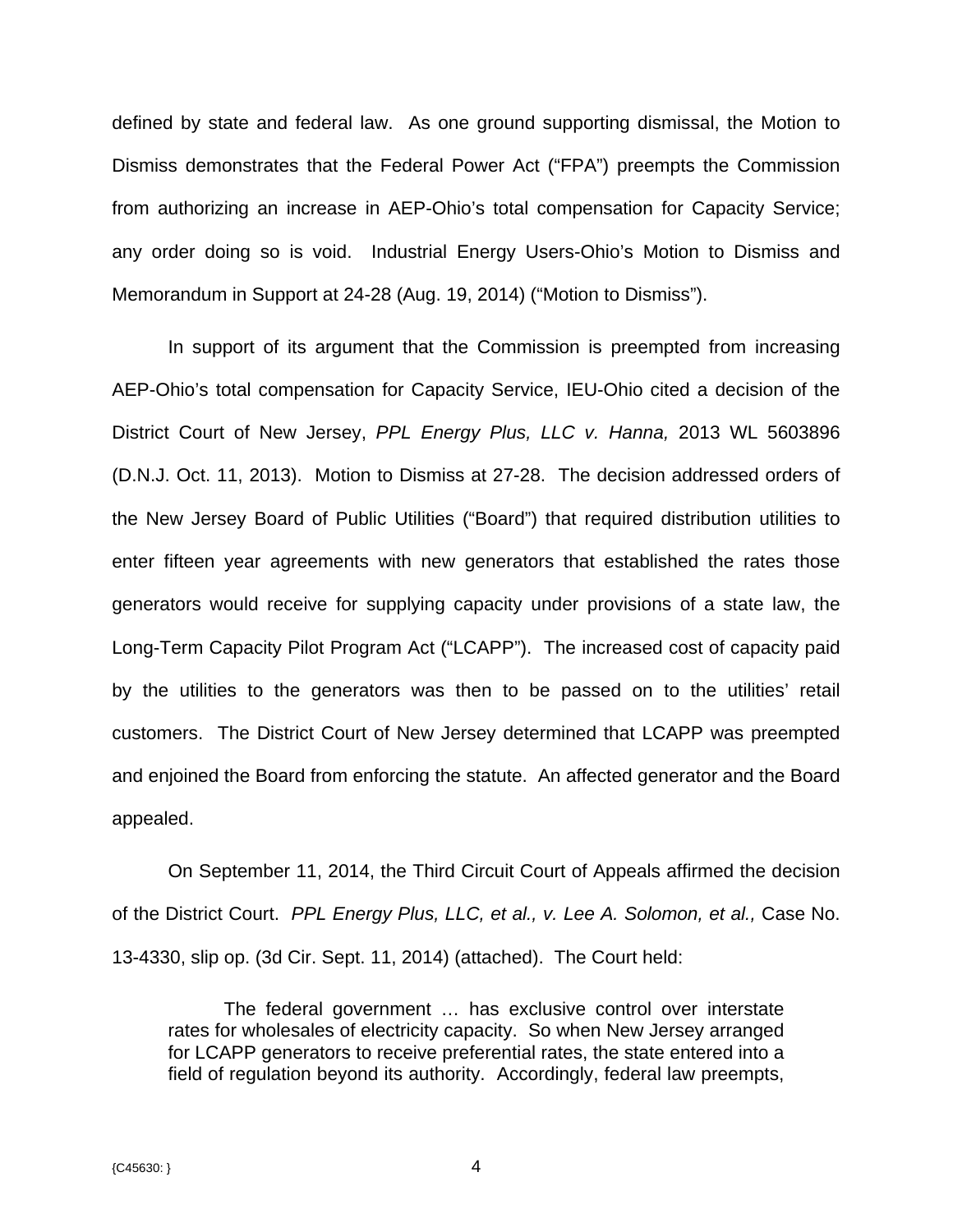and thereby invalidates, LCAPP and the related Standard Offer Capacity Agreements.

*Id.*, slip op. at 11.

As the decision of the Third Circuit Court of Appeals once again confirms, a Commission order authorizing AEP-Ohio to increase its total compensation for Capacity Service would "enter[] a field of regulation beyond [the Commission's] authority." *Id*. Because the attached opinion bears directly on the Commission's lack of authority to provide the relief AEP-Ohio has requested and will assist the Commission in making a proper determination of its lack of authority to address the merits of AEP-Ohio's application in this case, IEU-Ohio requests a Commission order permitting it to file the opinion as additional authority in support of its Motion to Dismiss.

Respectfully submitted,

 */s/ Matthew R. Pritchard* 

Samuel C. Randazzo (Counsel of Record) (Reg. No. 0016386) Frank P. Darr (Reg. No. 0025469) Matthew R. Pritchard (Reg. No. 0088070) MCNEES WALLACE & NURICK LLC 21 East State Street, 17<sup>TH</sup> Floor Columbus, OH 43215 Phone: (614) 469-8000 / Fax: (614) 469-4653 sam@mwncmh.com (willing to accept service by e-mail) fdarr@mwncmh.com (willing to accept service by e-mail) mpritchard@mwncmh.com (willing to accept service by e-mail)

# **Attorneys for Industrial Energy Users-Ohio**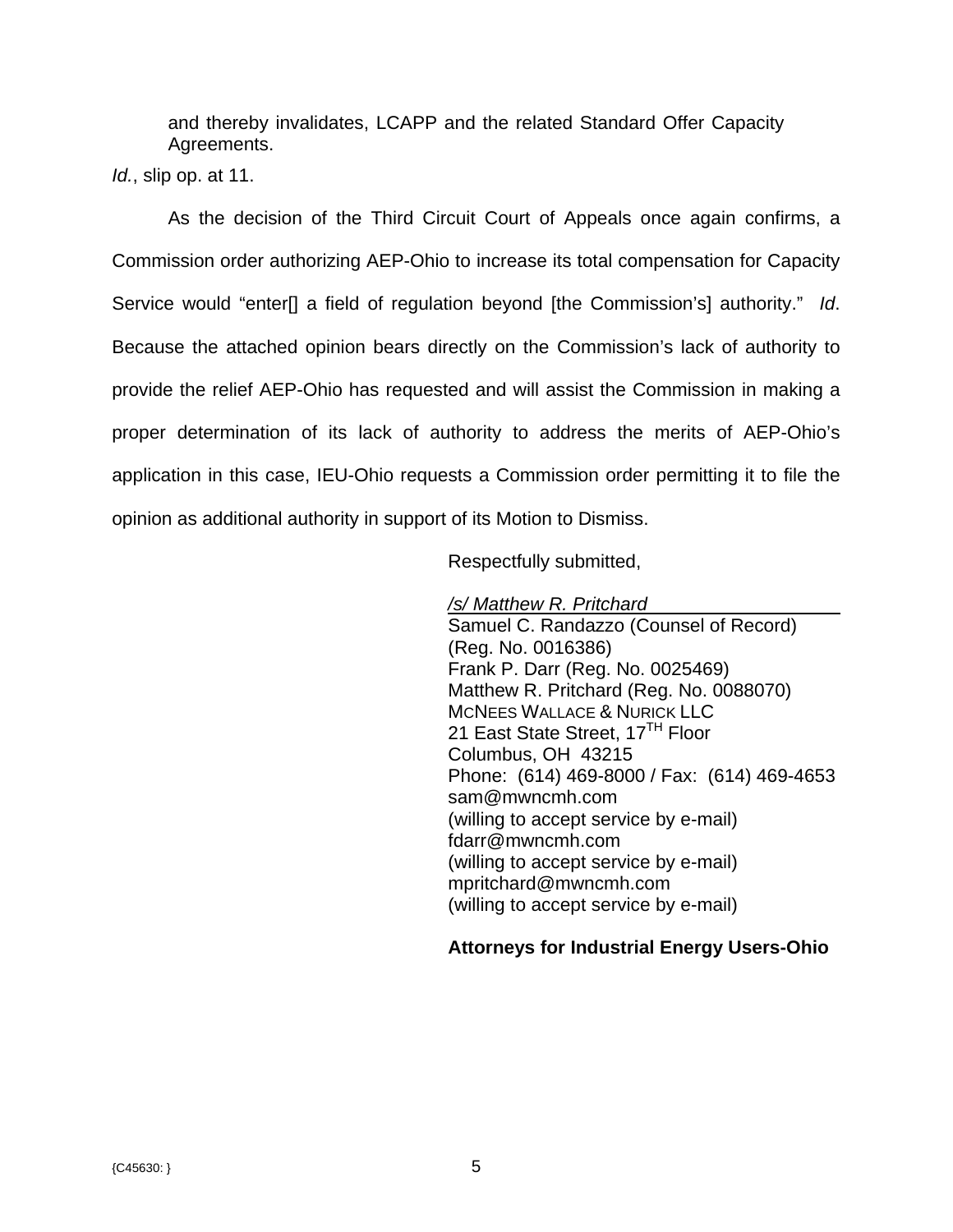# **CERTIFICATE OF SERVICE**

In accordance with Rule 4901-1-05, Ohio Administrative Code, the Commission's e-filing system will electronically serve notice of the filing of this document upon the following parties." In addition, I hereby certify that a service copy of the foregoing *Industrial Energy Users-Ohio's Motion for an Order Permitting the Filing of Additional Authority in Support of its Motion to Dismiss and Memorandum in Support* was sent by, or on behalf of, the undersigned counsel for IEU-Ohio to the following parties of record this 17th day of August 2014, via electronic transmission.

> /s/ Matthew R. Pritchard Matthew R. Pritchard

Steven T. Nourse (Reg. No. 0046705) Matthew J. Satterwhite (Reg. No. 0071972) American Electric Power Service **Corporation** 1 Riverside Plaza, 29<sup>th</sup> Floor Columbus, OH 43215 stnourse@aep.com mjsatterwhite@aep.com

### **ATTORNEYS FOR OHIO POWER COMPANY**

David F. Boehm (Reg. No. 0021881) Michael L. Kurtz (Reg. No. 0033350) Jody Kyler Cohn (Reg. No. 0085402) Boehm, Kurtz & Lowry 36 E. Seventh St., Suite 1510 Cincinnati, OH 45202 dboehm@BKLlawfirm.com mkurtz@BKLlawfirm.com jkyler@BKLlawfirm.com

## **ATTORNEYS FOR THE OHIO ENERGY GROUP**

Richard L. Sites (Reg. No. 0019887) General Counsel & Senior Director of Health Policy Ohio Hospital Association 155 East Broad Street, 15<sup>th</sup> Floor Columbus, OH 43215-3620 ricks@ohanet.org

Thomas J. O'Brien (Reg. No. 0066249) Bricker & Eckler LLP 100 South Third Street Columbus, OH 43215-4291 tobrien@bricker.com

## **ATTORNEYS FOR THE OHIO HOSPITAL ASSOCIATION**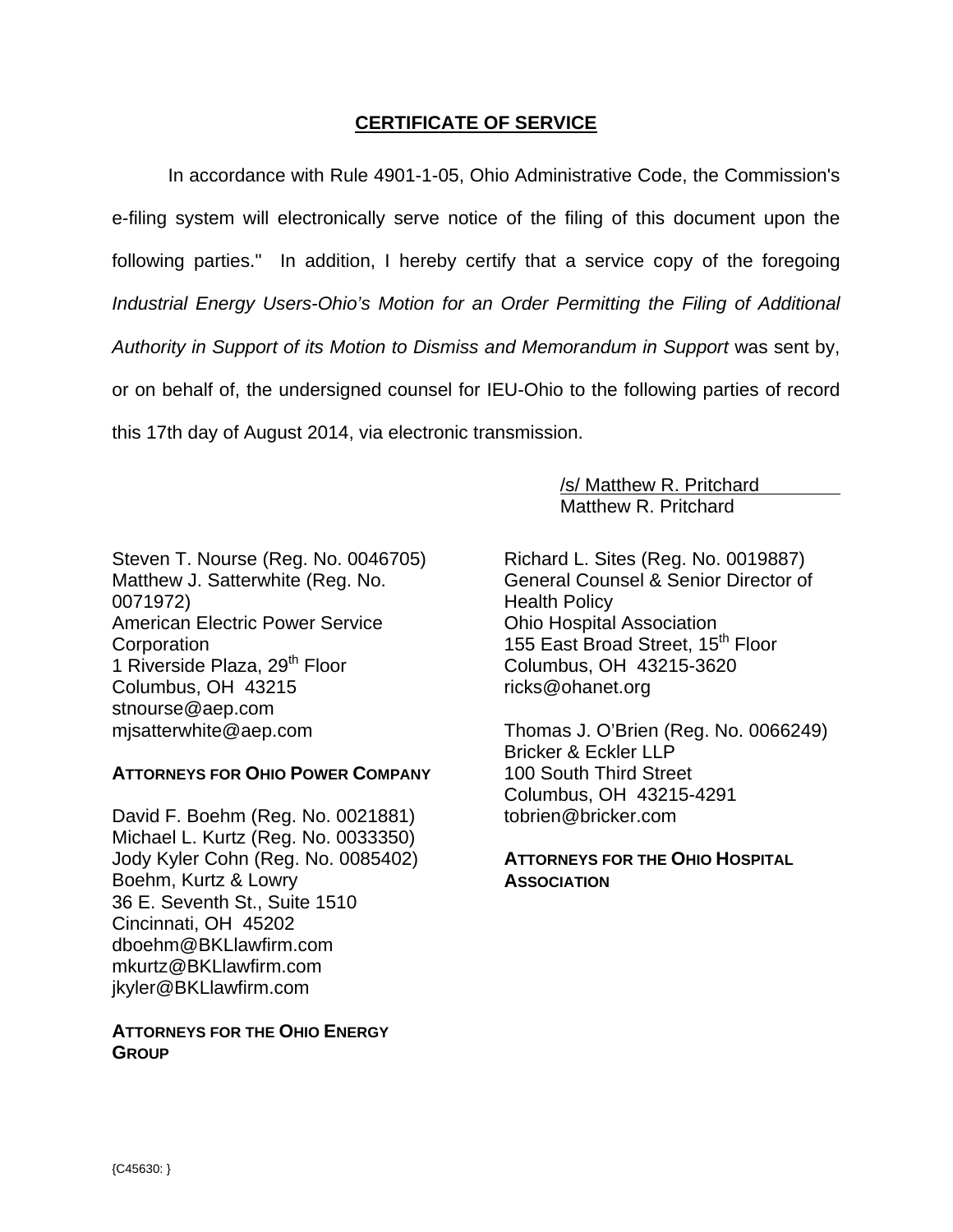Kimberly W. Bojko (Reg. No. 0069402) Rebecca L. Hussey (Reg. No. 0079444) Jonathan A. Allison (Reg. No. 0062720) Carpenter Lipps & Leland LLP 280 Plaza, Suite 1300 280 North High Street Columbus, OH 43215 Bojko@carpenterlipps.com Hussey@carpenterlipps.com Allison@carpenterlipps.com

## **ATTORNEYS FOR THE OMA ENERGY GROUP**

Mark S. Yurick (Reg. No. 0039176) (Counsel of Record) Zachary D. Kravitz (Reg. No. 0084238) TAFT STETTINIUS & HOLLISTER LLP 65 East State Street, Suite 1000 Columbus, OH 43215 myurick@taftlaw.com zkravitz@taftlaw.com

# **ATTORNEY FOR THE KROGER CO.**

Maureen R. Grady (Reg. No. 0020847) Terry L. Etter (Reg. No. 0067445) Assistant Consumers' Counsel Office of the Ohio Consumers' Counsel 10 West Broad Street, Suite 1800 Columbus, OH 43215-3485 Maureen.grady@occ.state.oh.us etter@occ.state.oh.us

### **ATTORNEY FOR THE OFFICE OF THE OHIO CONSUMERS' COUNSEL**

William Wright (Reg. No. 0018010) Chief, Public Utilities Section Ohio Attorney General 180 East Broad Street, 6th Floor Columbus, OH 43215-3793 william.wright@puc.state.oh.us

### **ATTORNEY FOR THE STAFF OF THE PUBLIC UTILITIES COMMISSION OF OHIO**

Sarah Parrot (Reg. No. 0082197) Greta See Attorney Examiners Public Utilities Commission of Ohio 180 East Broad Street Columbus, OH 43215 Greta.See@puc.state.oh.us sarah.parrot@puc.state.oh.us

### **ATTORNEY EXAMINERS**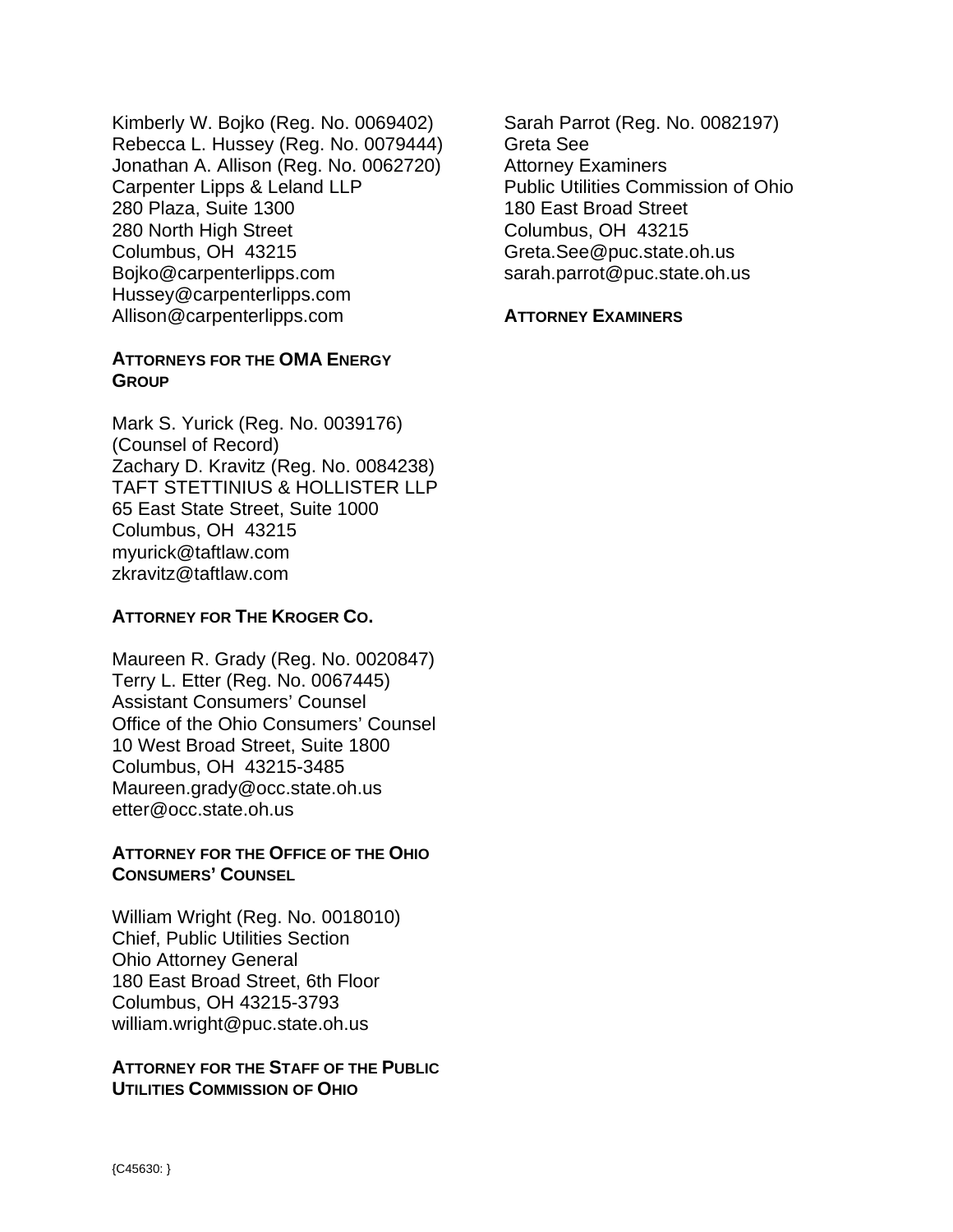#### **PRECEDENTIAL**

# UNITED STATES COURT OF APPEALS FOR THE THIRD CIRCUIT

#### No. 13-4330

PPL ENERGYPLUS, LLC; PPL BRUNNER ISLAND, LLC; PPL HOLTWOOD, LLC; PPL MARTINS CREEK, LLC; PPL MONTOUR, LLC; PPL SUSQUEHANNA, LLC; LOWER MOUNT BETHEL ENERGY, LLC; PPL NEW JERSEY SOLAR, LLC; PPL NEW JERSEY BIOGAS, LLC; PPL RENEWABLE ENERGY, LLC; CALPINE ENERGY SERVICES L.P.; CALPINE MID-ATLANTIC GENERATION, LLC; CALPINE NEW JERSEY GENERATION, LLC; CALPINE BETHLEHEM, LLC; CALPINE MID-MERIT, LLC; CALPINE VINELAND SOLAR, LLC; CALPINE MID-ATLANTIC MARKETING, LLC; CALPINE NEWARK, LLC;EXELON GENERATION COMPANY, LLC; GENON ENERGY, INC.; NAEA OCEAN PEAKING POWER, LLC; PSEG POWER, LLC; ATLANTIC CITY ELECTRIC COMPANY; PUBLIC SERVICE ELECTRIC & GAS COMPANY

v.

LEE A. SOLOMON, in his official capacity as President of the New Jersey Board of Public Utilities; JEANNE M. FOX, in her official capacity as Commissioner of the New Jersey Board of Public Utilities; JOSEPH L. FIORDALISO, in his official capacity as Commission of the New Jersey Board of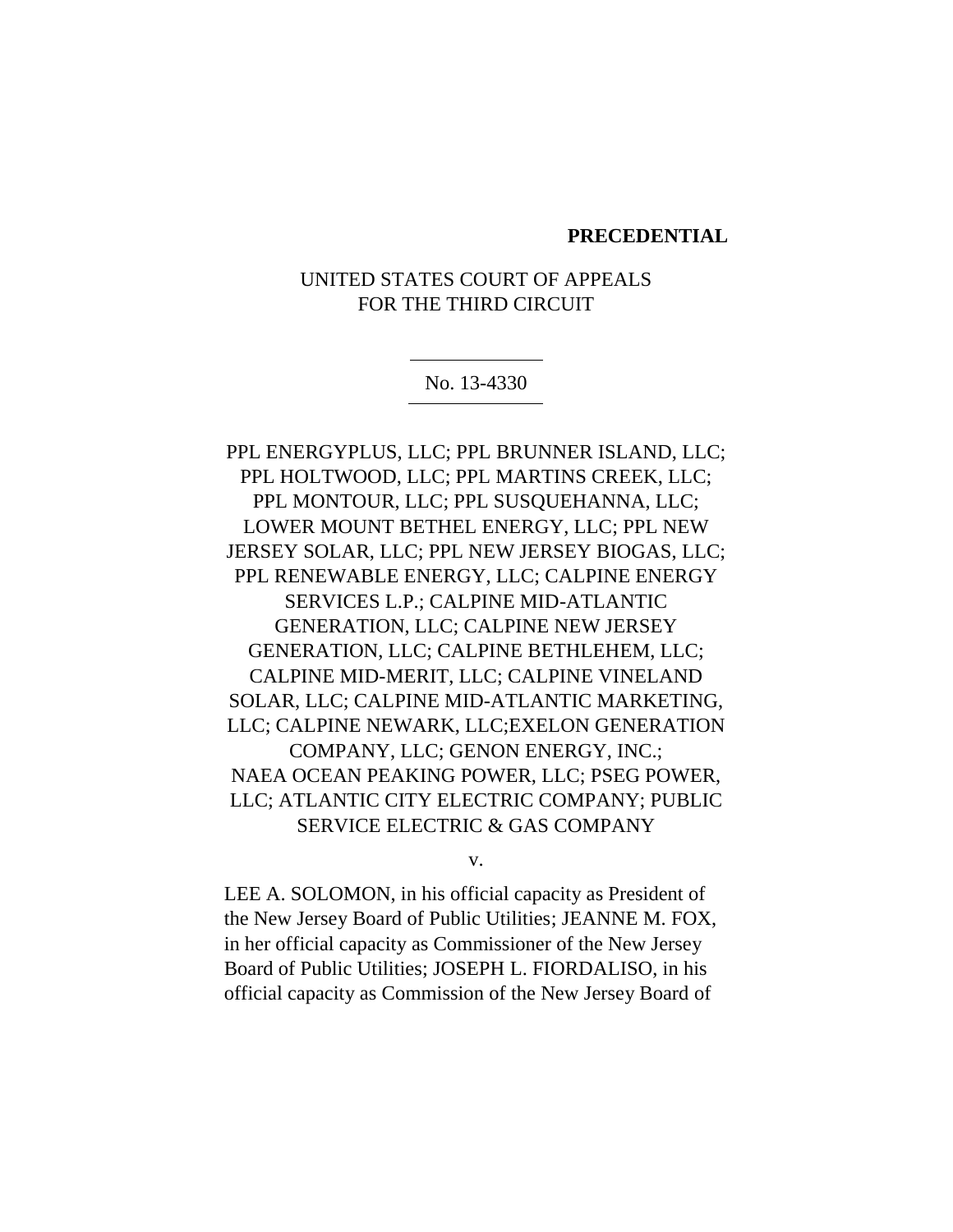Public Utilities; NICHOLAS V. ASSELTA, in his official capacity as Commissioner of the New Jersey Board of Public Utilities;

> CPV POWER Development, Inc.; Appellant

\*HESS NEWARK, LLC, Intervenor in USCA \*(Pursuant to Courts order entered Novenmber 14, 2013)

\_\_\_\_\_\_\_\_\_\_\_\_\_\_

No. 13-4501 \_\_\_\_\_\_\_\_\_\_\_\_\_\_

PPL ENERGYPLUS, LLC; PPL BRUNNER ISLAND, LLC; PPL HOLTWOOD, LLC; PPL MARTINS CREEK, LLC; PPL MONTOUR, LLC; PPL SUSQUEHANNA, LLC; LOWER MOUNT BETHEL ENERGY, LLC; PPL NEW JERSEY SOLAR, LLC; PPL NEW JERSEY BIOGAS, LLC; PPL RENEWABLE ENERGY, LLC; CALPINE ENERGY SERVICES L.P.; CALPINE MID-ATLANTIC GENERATION, LLC; CALPINE NEW JERSEY GENERATION, LLC; CALPINE BETHLEHEM, LLC; CALPINE MID-MERIT, LLC; CALPINE VINELAND SOLAR, LLC; CALPINE MID-ATLANTIC MARKETING, LLC; CALPINE NEWARK, LLC;EXELON GENERATION COMPANY, LLC; GENON ENERGY, INC.; NAEA OCEAN PEAKING POWER, LLC; PSEG POWER, LLC; ATLANTIC CITY ELECTRIC COMPANY; PUBLIC SERVICE ELECTRIC & GAS COMPANY

v.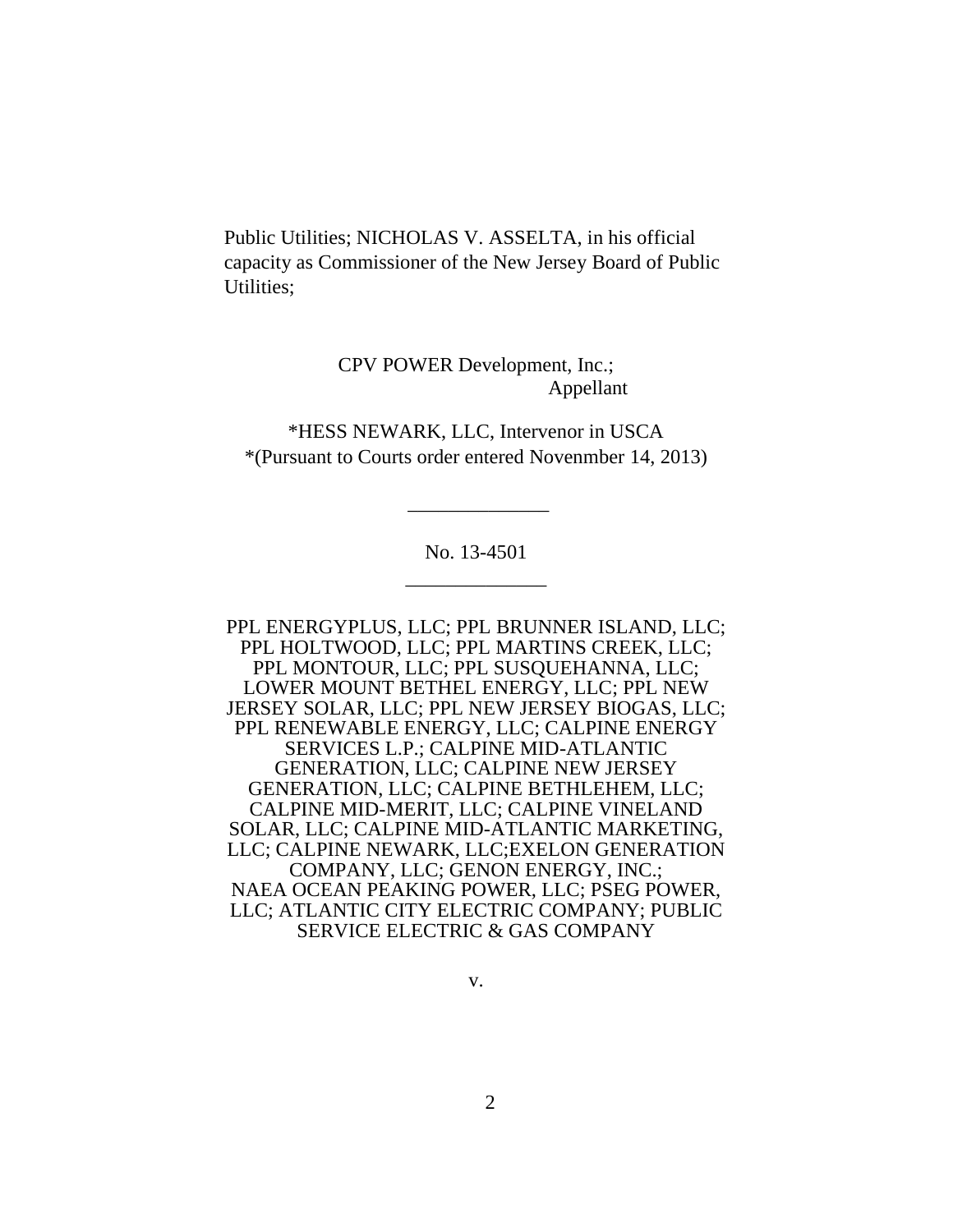LEE A. SOLOMON, in his official capacity as President of the New Jersey Board of Public Utilities; JEANNE M. FOX, in her official capacity as Commissioner of the New Jersey Board of Public Utilities; JOSEPH L. FIORDALISO, in his official capacity as Commission of the New Jersey Board of Public Utilities; NICHOLAS V. ASSELTA, in his official capacity as Commissioner of the New Jersey Board of Public Utilities;

CPV POWER DEVELOPMENT INC.; HESS NEWARK, LLC.

# LEE A. SOLOMON, JEANNE M. FOX, JOSEPH FIORDALISO, NICHOLAS ASSELTA, Apellants

On Appeal from the United States District Court for the District of New Jersey

\_\_\_\_\_\_\_\_\_\_\_\_\_

(D.C. No. 3-11-cv-00745)

District Judge: Honorable Peter G. Sheridan \_\_\_\_\_\_\_\_\_\_\_\_\_

Argued: March 27, 2014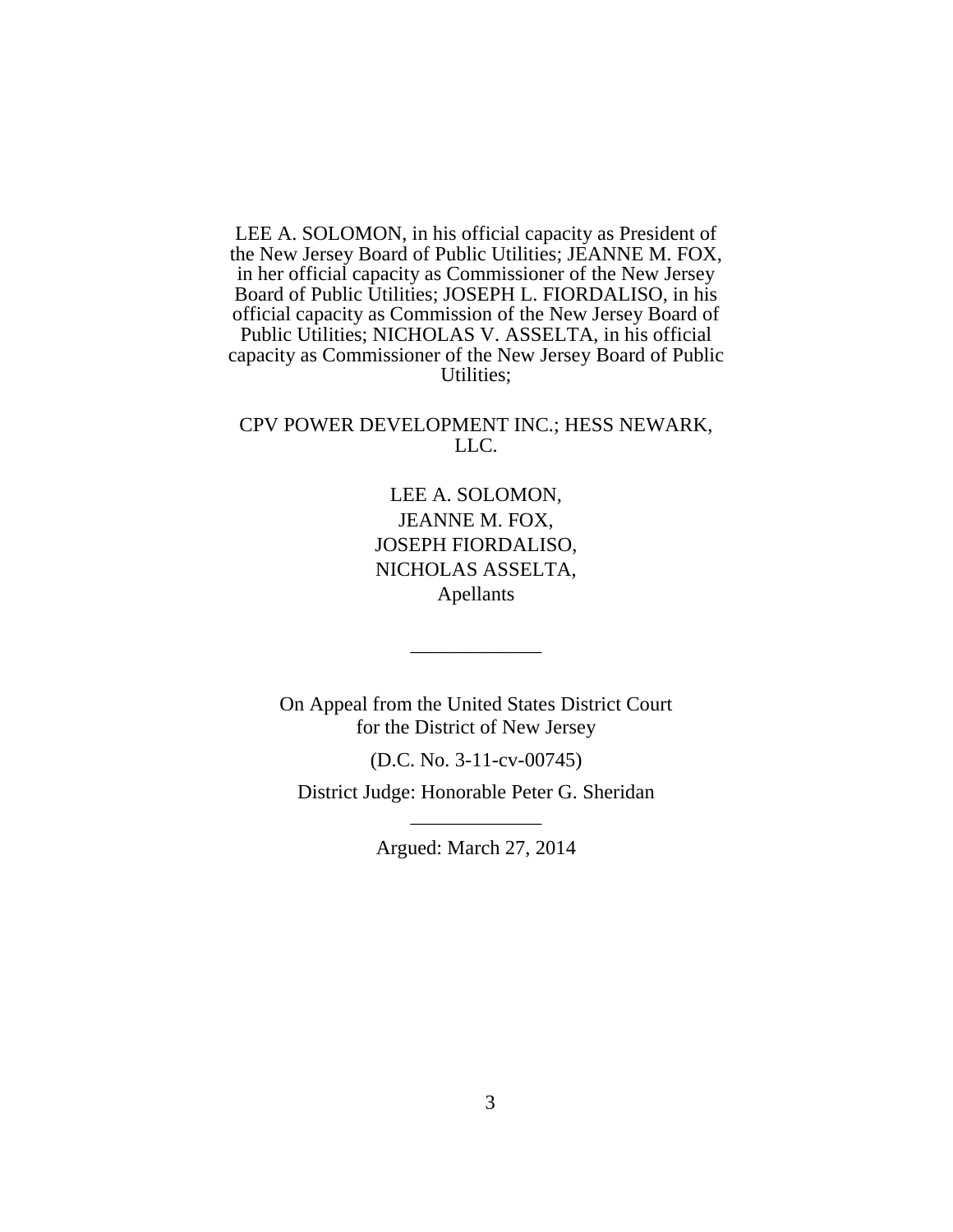# Before: FUENTES and SHWARTZ, *Circuit Judges*, and ROSENTHAL, *District Judge*. \*

(Opinion Filed: September 11, 2014)

Richard F. Engel [Argued] Lisa J. Morelli Jennifer S. Hsia Office of Attorney General of New Jersey Department of Law & Public Safety Division of Law Richard J. Hughes Justice Complex 25 Market Street, P.O. Box 093 Trenton, NJ 08625

Alex Moreau Office of Attorney General of New Jersey 124 Halsey Street P.O. Box 45029 Newark, NJ 07102 *Counsel for Appellants Lee A. Solomon, Jeanne M. Fox, Joseph Fiordaliso, and Nicholas V. Asselta in No. 13-4501*

Larry F. Eisenstat Clifton S. Elgarten [Argued] Richard Lehfeldt Jennifer N. Waters Crowell & Moring LLP

 $\overline{a}$ 

<sup>\*</sup> Honorable Lee H. Rosenthal, U.S. District Judge for the Southern District of Texas, sitting by designation.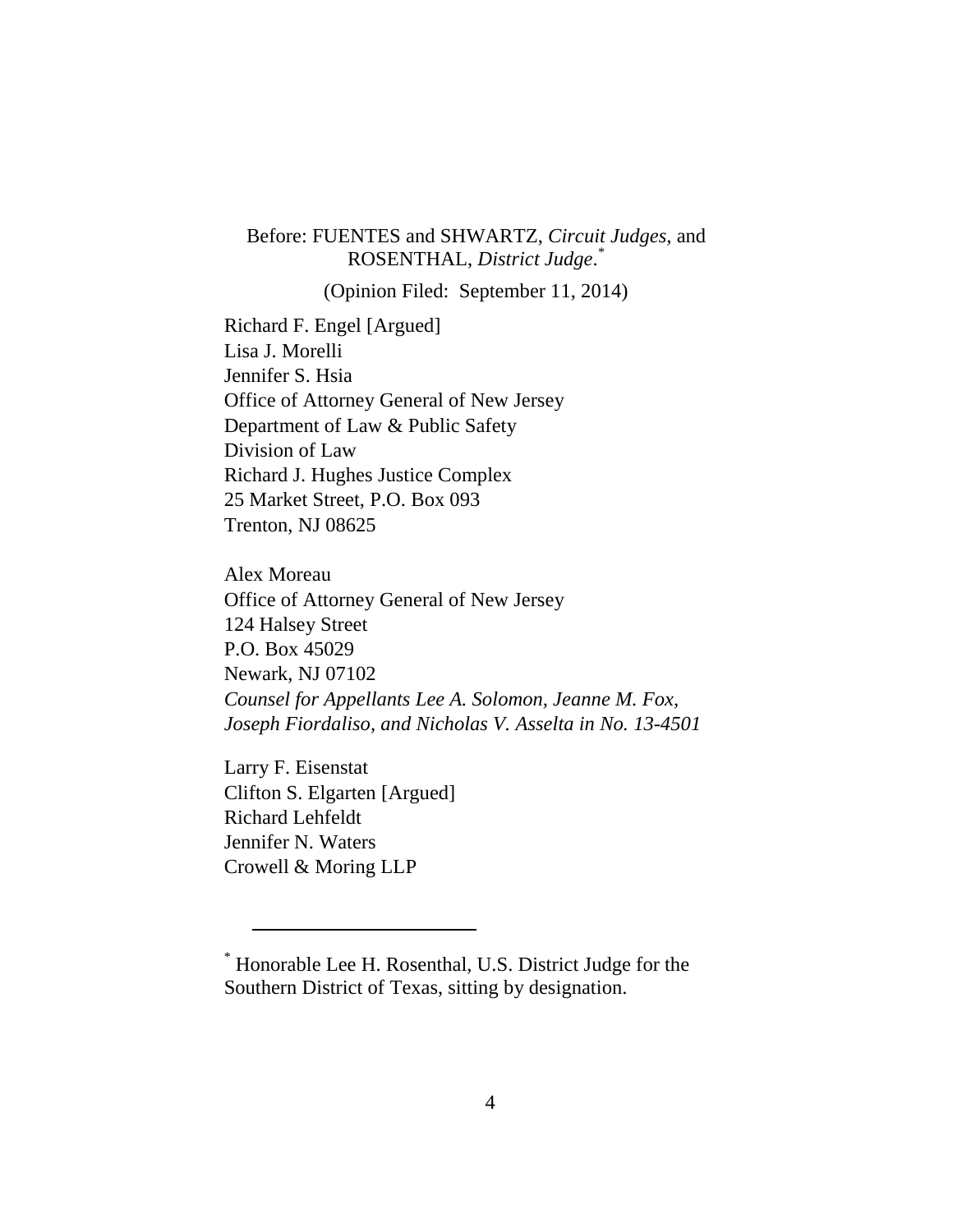1001 Pennsylvania Avenue, N.W. Washington, DC 20004 *Counsel for Intervenor-Appellant CPV Power Development*

Justin N. Kattan Richard M. Zuckerman [Argued] Dentons US 1221 Avenue of the Americas New York, NY 10020

Brian J. Molloy Wilentz, Goldman & Spitzer 90 Woodbridge Center Drive, 8th Floor Woodbridge, NJ 07095 *Counsel for Intervenor Hess Newark LLC*

Paul D. Clement [Argued] Erin E. Murphy Candice Wong Bancroft PLLC 1919 M Street N.W., Suite 470 Washington, DC 20036 *Counsel for Appellees*

Philip J. Passanante Pepco Holdings, Inc./Atlantic City Electric Co. 500 North Wakefield Drive Newark, DE 19714 *Counsel for Atlantic City Electric Co.*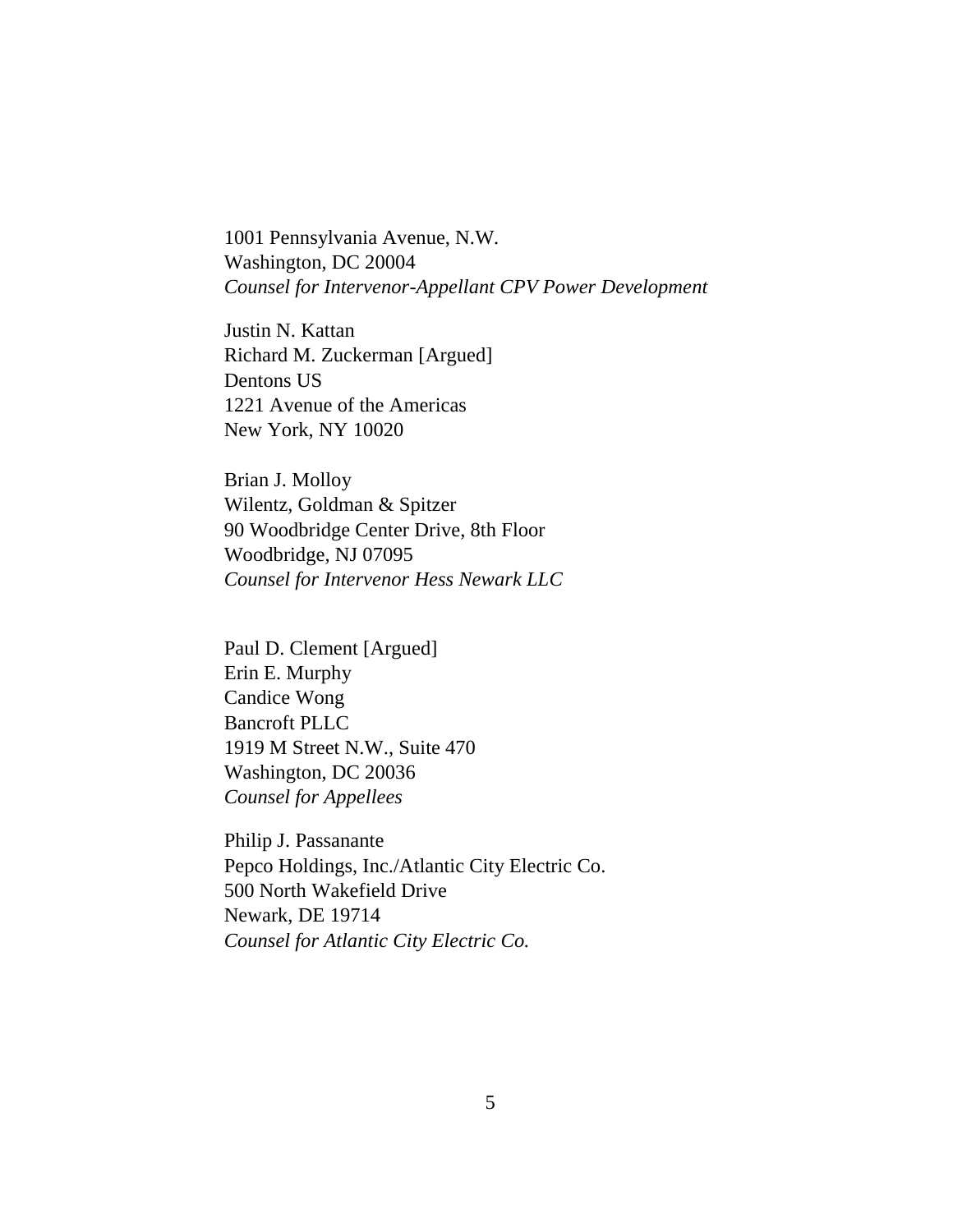David Musselman Essential Power, LLC 150 College Road West Princeton, NJ 08540 *Counsel for Essential Power, LLC*

Robert C. Brady William P. Deni, Jr. Lawrence S. Lustberg Justin T. Quinn Gibbons One Gateway Center Newark, NJ 07102 *Counsel for Calpine Energy Services*

Sarah G. Novosel Calpine Corporation 875 15th Street N.W., Suite 700 Washington, DC 20005 *Counsel for the Calpine Companies*

Darryl M. Bradford Verónica Gómez Exelon Corporation 10 South Dearborn Street, 49th Floor Chicago, IL 60603

David W. DeBruin Matthew E. Price Jenner & Block LLP 1099 New York Avenue N.W., Suite 900 Washington, DC 20001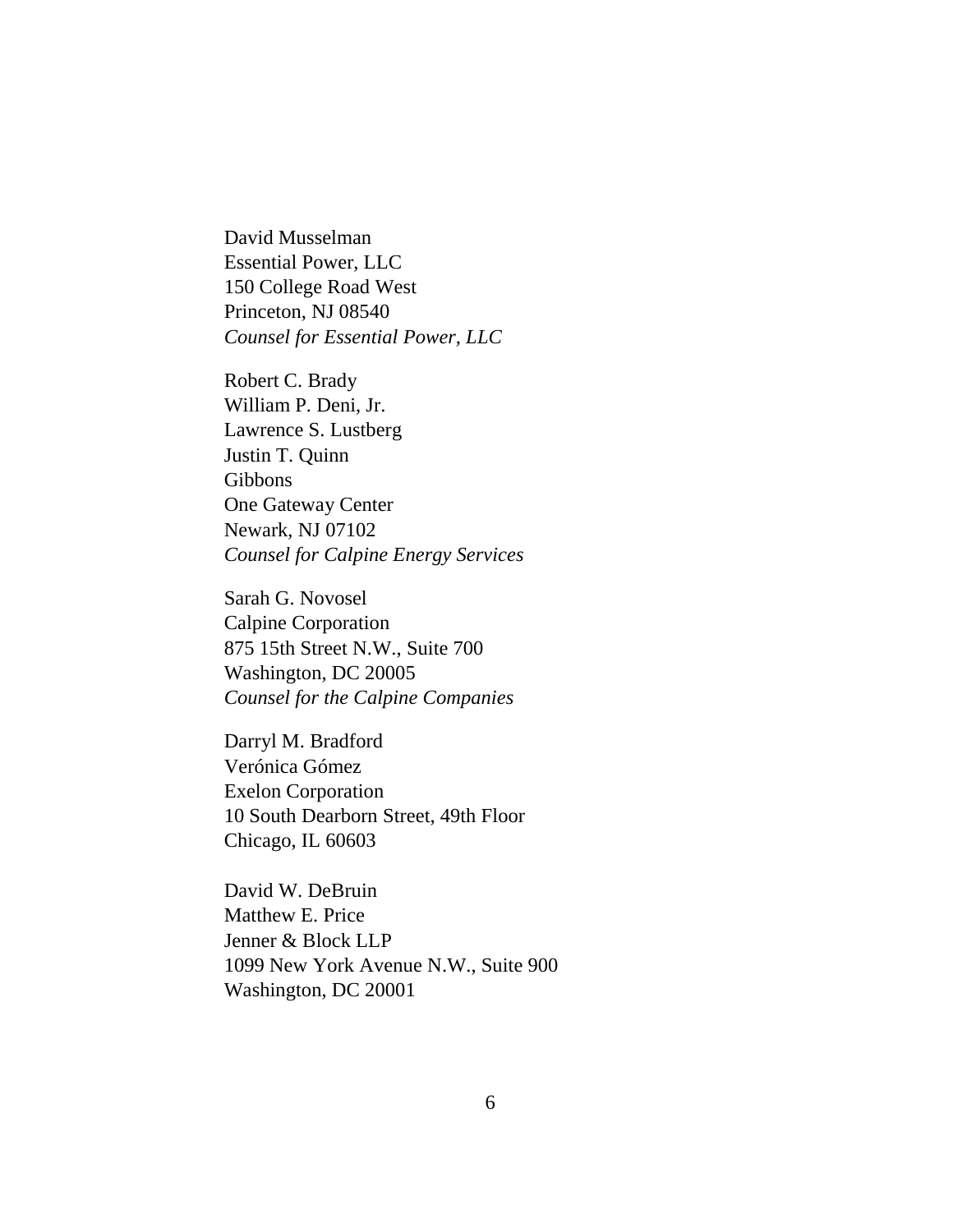#### *Counsel for Exelon Generation Co., LLC*

Jesse A. Dillon PPL Services Corp. Two North Ninth Street Allentown, PA 18101

David L. Meyer Morrison & Foerster 2000 Pennsylvania Avenue N.W., Suite 6000 Washington, DC 20006 *Counsel for the PPL Companies*

Tamara Linde Vaughn L. McKoy PSEG Services Corp. 80 Park Plaza Newark, NJ 07102

Shannen W. Coffin Steptoe & Johnson LLP 1330 Connecticut Avenue N.W. Washington, DC 20036 *Counsel for PSEG Power, LLC and Public Service Electric & Gas Co.*

John P. Coyle Duncan & Allen 1575 Eye Street, N.W., Suite 300 Washington, DC 20005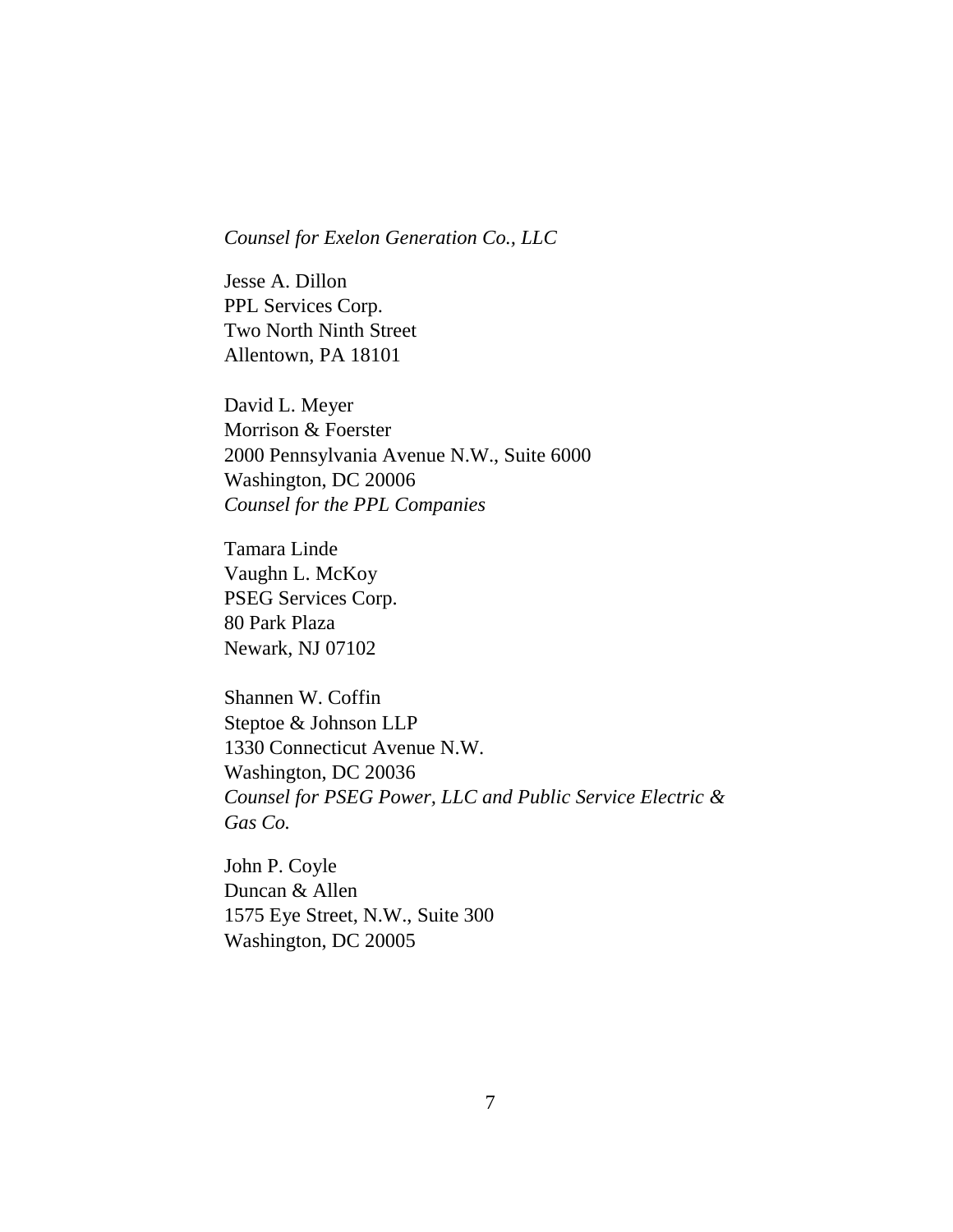Pamela M. Silberstein National Rural Electric Cooperative Association 4301 Wilson Boulevard Arlington, VA 22203 *Counsel for Amici Appellants National Rural Electric Cooperative Association and American Public Power Association*

Delia D. Patterson American Public Power Association 1875 Connecticut Avenue, N. W. Suite 1200 Washington, DC 20009 *Counsel for Amicus Appellant American Public Power Association*

Susanna Chu Kaye Scholer 901 15th Street, N.W. Washington, DC 20005 *Counsel for Amici Curiae Vermont Public Service Board, Vermont Department of Public Service, Rhode Island Public Utilities Commission, New England Conference of Public Utilities Commissioners Inc., Maine Public Utilities Commission, Connecticut Public Utilities Regulatory Authority, Connecticut Officer of Consumer Counsel, Connecticut Department of Energy and Environmental Protection, California Public Utilities Commission, and Attorney General of Connecticut*

Clare E. Kindall [Argued] Office of Attorney General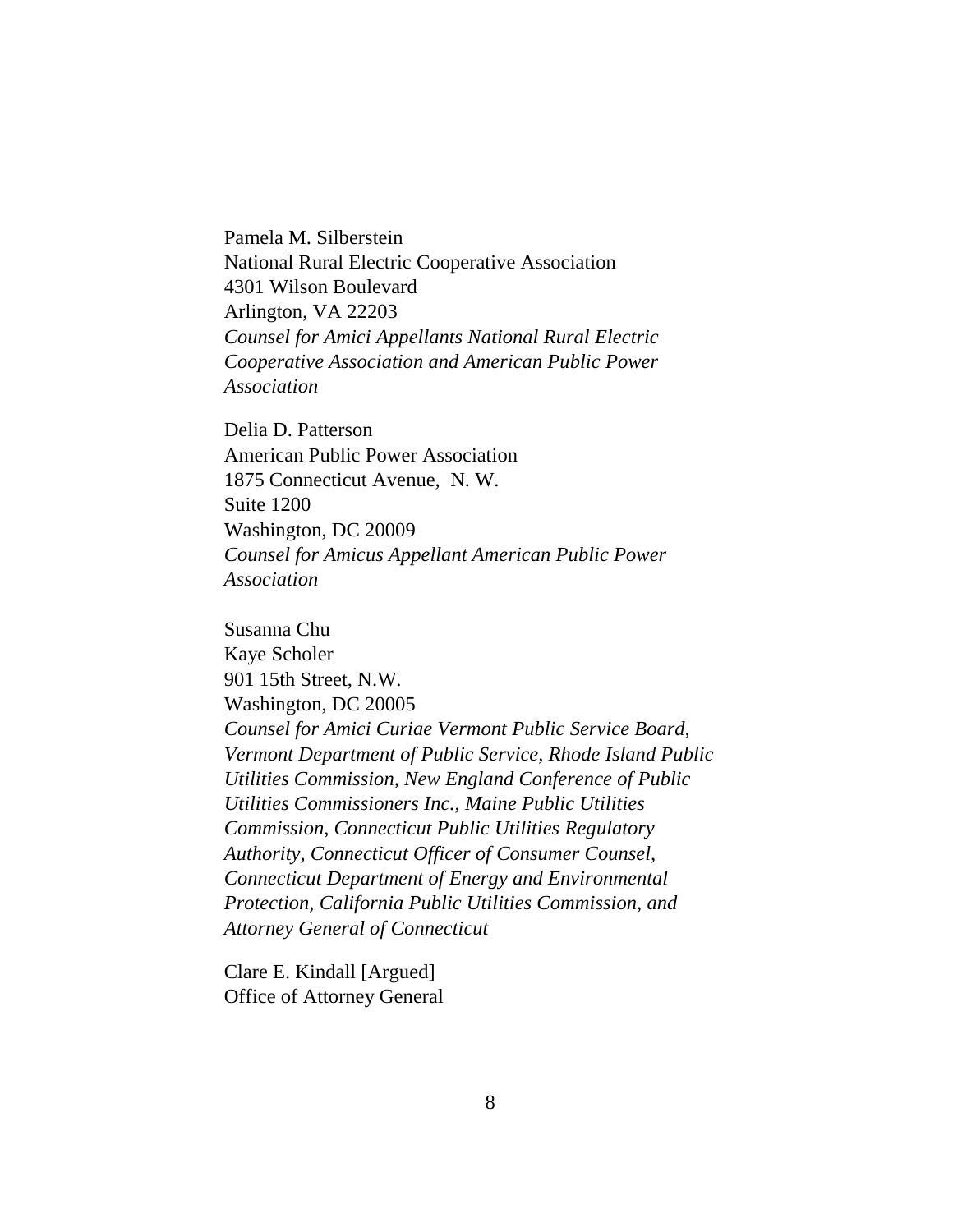10 Franklin Square New Britain, CT 06051 *Counsel to Amicus Connecticut Public Utilities Regulatory Authority*

Jeffrey A. Lamken Martin Totaro MoloLamken 600 New Hampshire Avenue, N.W., The Watergate Washington, DC 20037 *Counsel to Amicus Curiae NRG Energy Inc.*

Eugene Grace American Wind Energy Association 1501 M Street Washington, DC 20005 *Counsel to Amicus Appellant American Wind Energy Association*

Ashley C. Parrish David G. Tewksbury King & Spalding 1700 Pennsylvania Avenue, N.W., Suite 200 Washington, DC 20006 *Counsel to Amici Curiae Electric Power Supply Association & Edison Electric Institute*

Stefanie A. Brand Office of Public Defender Division of the Ratepayer Advocate 140 East Front Street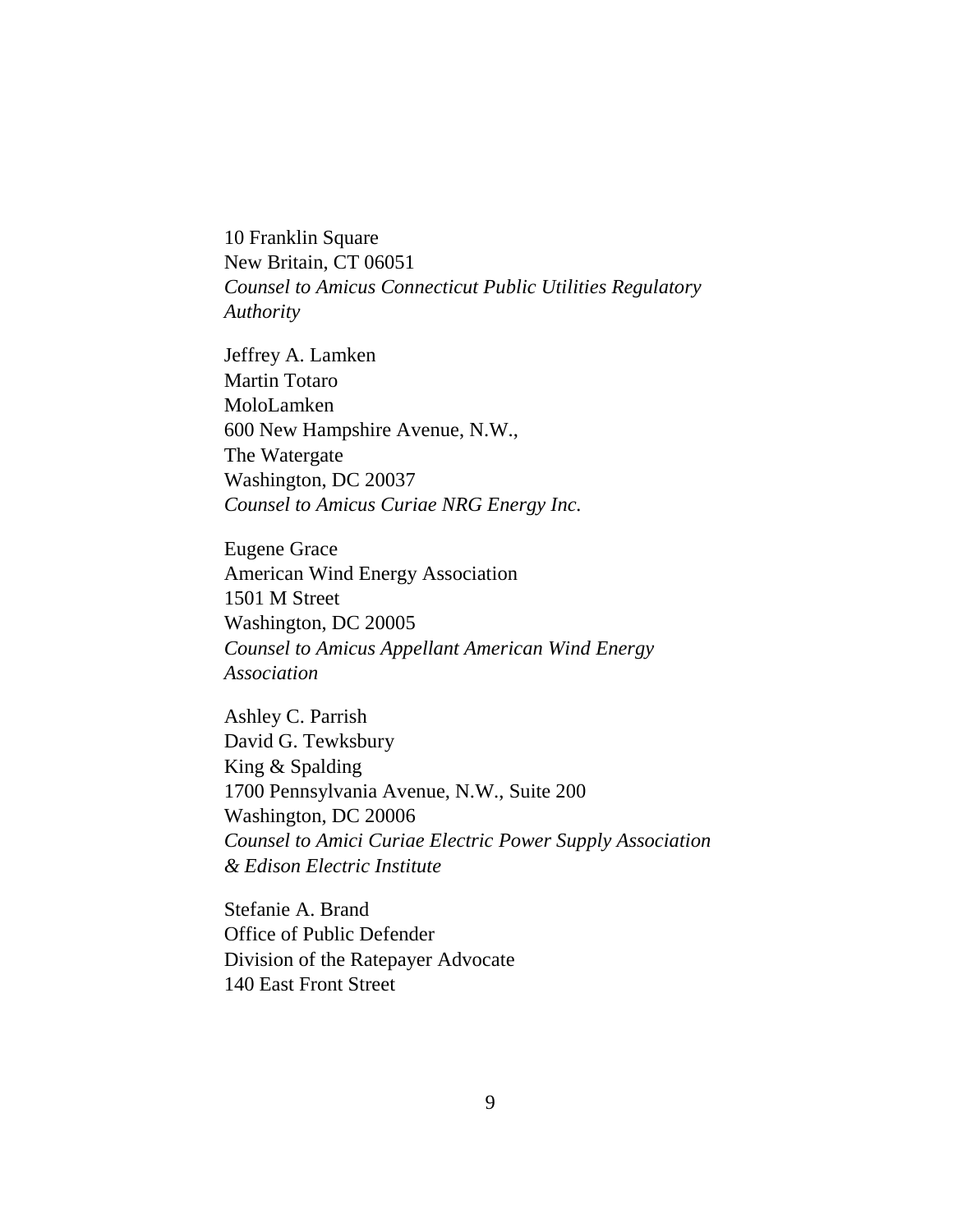4th Floor, P.O. Box 003 Trenton, NJ 08625 *Counsel to New Jersey Division of Rate Counsel*

Karis A. Gong John L. Shepherd, Jr. Skadden, Arps, Slate, Meagher & Flom 1440 New York Avenue, N.W., Room 10-6 Washington, DC 20005 *Counsel to Amicus Curiae PJM Power Providers Group*

Adam D. Chandler U.S. Department of Justice Appellate Section 950 Pennsylvania Avenue, N.W., Room 3312 Washington, DC 20530 Robert H. Solomon [Argued] Federal Energy Regulatory Commission 888 1st Street, N.E. Washington, DC 20426 *Counsel to Amici Curiae Federal Energy Regulatory Commission and the United States of America*

James P. Melia Aspassia V. Staevska Kenneth R. Stark Pennsylvania Public Utilities Commission 400 North Street Keystone Building Harrisburg, PA 17120 *Counsel to Amicus Appellee Pennsylvania Public Utility Commission*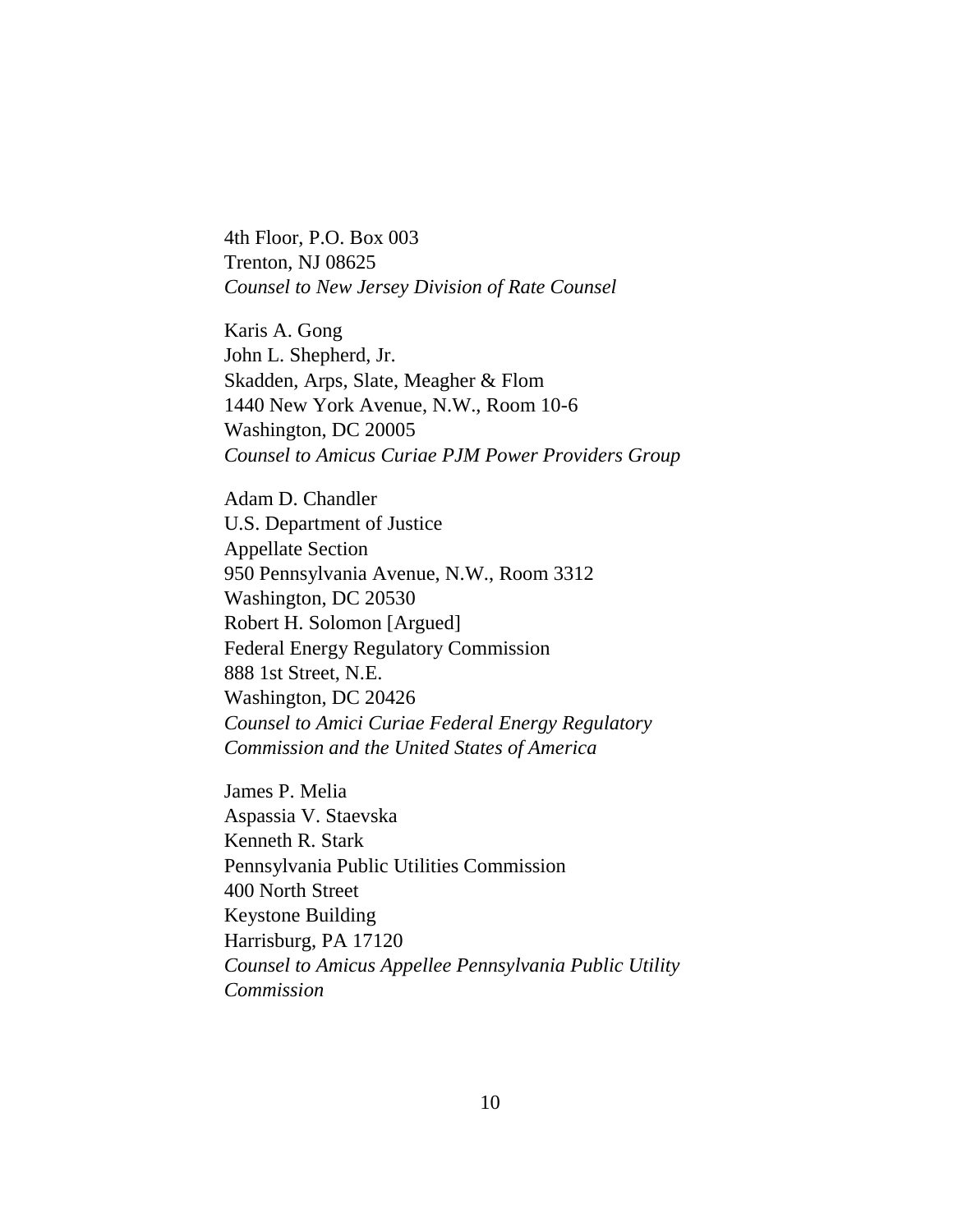### OPINION OF THE COURT

#### FUENTES, *Circuit Judge*.

Dissatisfied with the stock and reliability of powergenerating facilities in New Jersey, the state adopted the Long Term Capacity Pilot Program Act. The Act—known as LCAPP—instructed New Jersey's Board of Public Utilities to promote the construction of new power-generating facilities in the state. Rather than pay for the construction of these plants directly, the Board of Public Utilities crafted a set of contracts, called Standard Offer Capacity Agreements, that assured new electric energy generators fifteen years of revenue from local utilities and, ultimately, New Jersey ratepayers. LCAPP guaranteed revenue to new generators by fixing the rates those generators would receive for supplying electrical capacity, that is, the ability to make energy when called upon.

The federal government, however, has exclusive control over interstate rates for wholesales of electric capacity. So when New Jersey arranged for LCAPP generators to receive preferential capacity rates, the state entered into a field of regulation beyond its authority. Accordingly, federal law preempts, and thereby invalidates, LCAPP and the related Standard Offer Capacity Agreements. We, therefore, affirm the District Court's judgment.

Although we affirm, we address our opinion to the field of interstate rates, and not to electric energy markets generally. Moreover, because we determine that LCAPP has been field preempted, we do not reach the conflict preemption and dormant Commerce Clause arguments raised by the parties.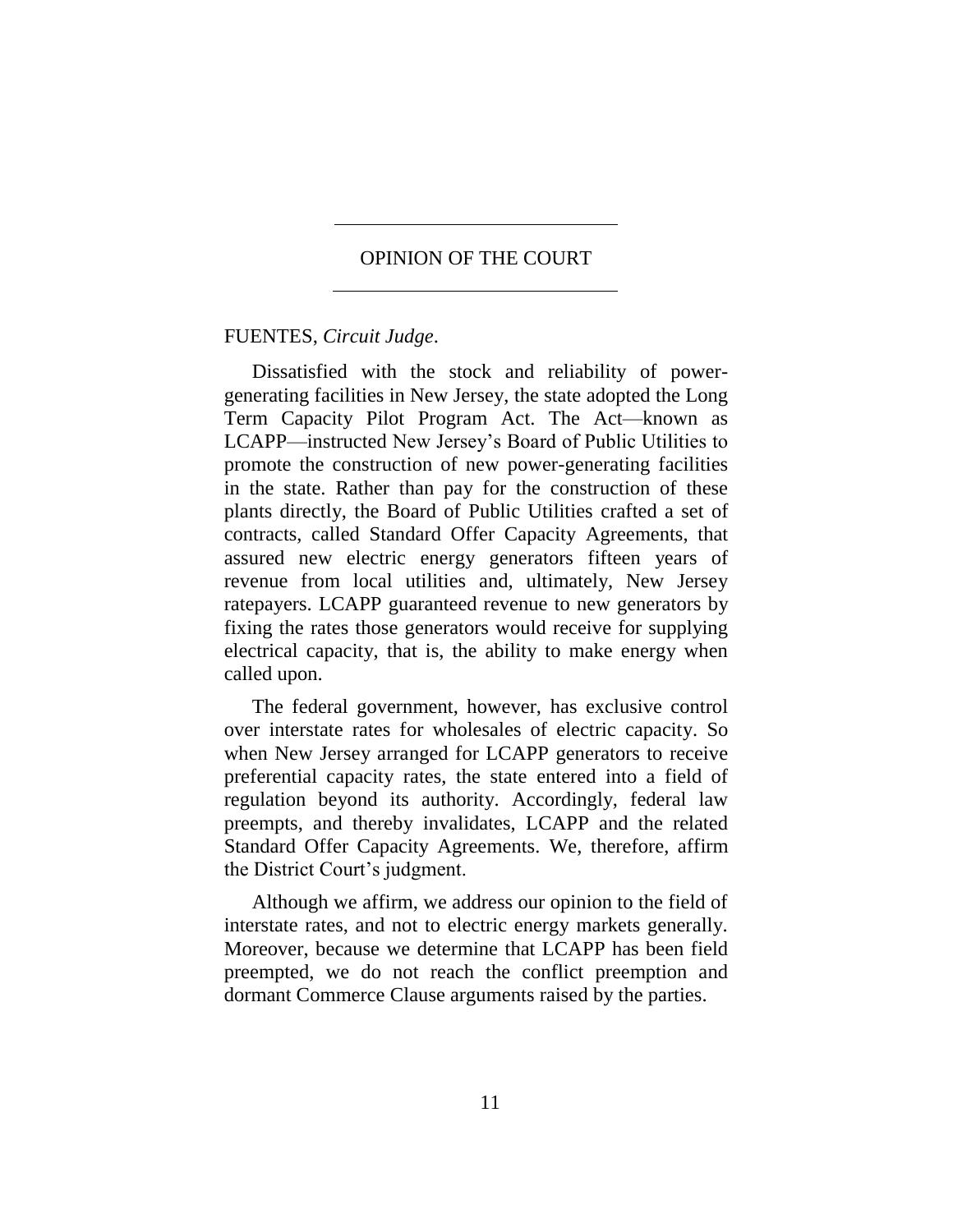#### **I. Background of the Case**

This case concerns New Jersey's authority to arrange for the construction of new electric generators through a scheme focused on capacity prices. New Jersey's legislation, and its reasons for pursuing it, make sense only in the broader context of the regional energy market. Our analysis begins there.

#### **A. Regulatory framework**

Electric energy generation and transmission occur in a complex regulatory environment populated with multiple private and public actors operating under the supervision of both state and federal agencies. The Federal Power Act embodies Congress's attempt "to reconcile the claims of federal and of local authorities and to apportion federal and state jurisdiction over the industry." *Conn. Light & Power Co. v. Fed. Power Comm'n*, 324 U.S. 515, 531 (1945).

# *1. Both the federal government and the states regulate aspects of the electric energy system.*

With the Federal Power Act, Congress placed "the transmission of electric energy in interstate commerce and the sale of such energy at wholesale in interstate commerce" under federal control. 16 U.S.C. § 824(a). Through the Act, Congress exercised its Commerce Clause prerogative to regulate matters of interstate commerce that the states could not. *Cf. Public Util. Comm'n of R.I. v. Attleboro Steam & Elec. Co.*, 273 U.S. 83, 89-90 (1927) (holding that the regulation of wholesale energy transactions that are "fundamentally interstate from beginning to end" may come only from the "exercise of the power vested in Congress."). And Congress further extended federal authority to those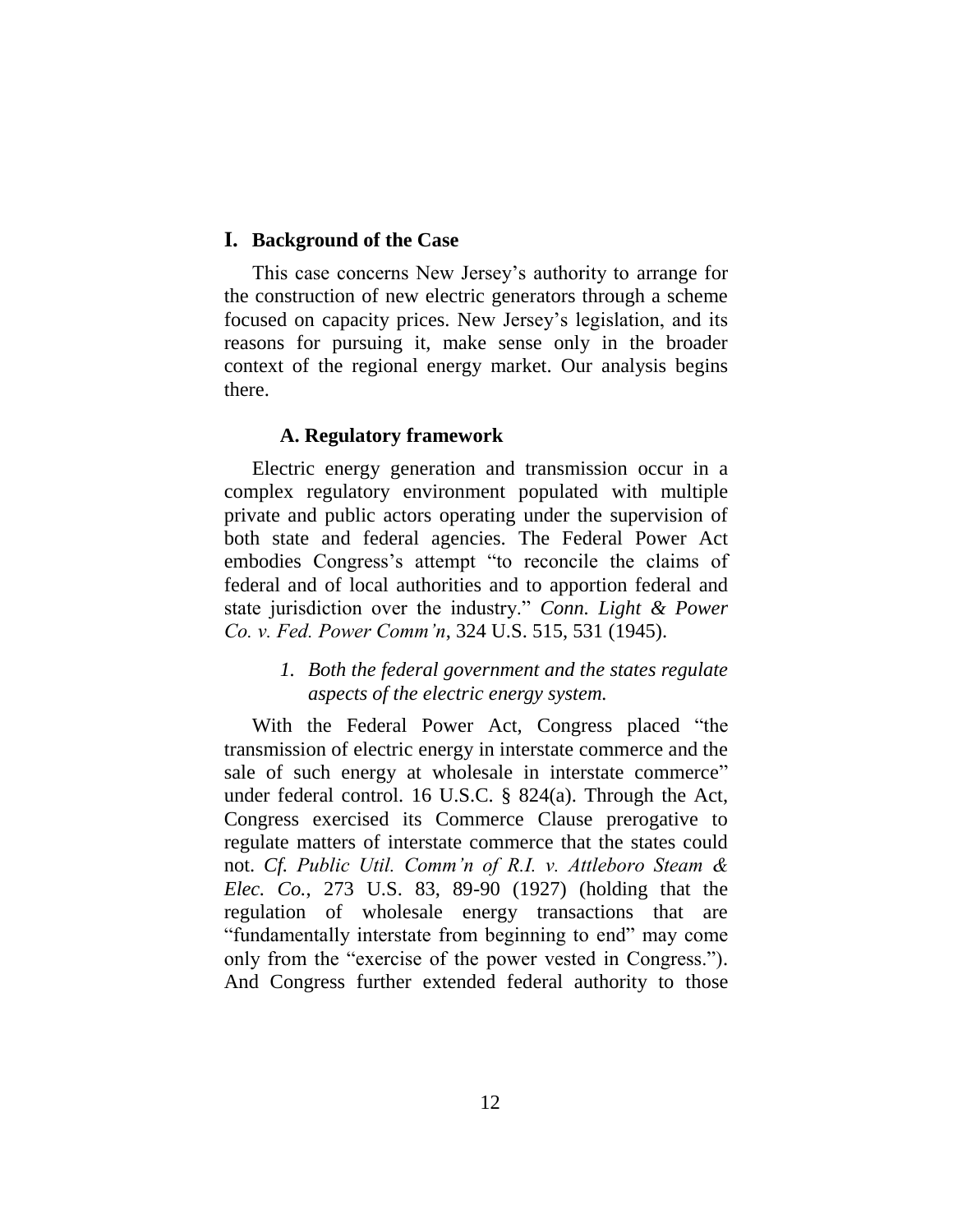electric energy matters indirectly related to interstate commerce that had previously been subject to state regulation. *See New York v. F.E.R.C.*, 535 U.S. 1, 6 (2002).

But Congress preserved state authority over many aspects of the electric energy industry. The Federal Power Act disclaimed any attempt to regulate "any other sale of electric energy" and declared that federal regulators "shall not have jurisdiction, except as specifically provided . . . over facilities used for the generation of electric energy or over facilities used in local distribution or only for the transmission of electric energy in intrastate commerce." 16 U.S.C. §  $824(b)(1)$ . So while the federal government has exclusive control over interstate rates and transmission, the "[n]eed for new power facilities, their economic feasibility, and rates and services, are areas that have been characteristically governed by the States." *Pac. Gas & Elec. Co. v. State Energy Res. Conservation & Dev. Comm'n*, 461 U.S. 190, 205 (1983).

> *2. FERC has exclusive authority over interstate capacity sales and transmissions, and it has exercised that authority through regional transmission organizations.*

With respect to electric energy sales and transmissions, the federal government has placed one agency in charge of implementing the Federal Power Act, the Federal Energy Regulatory Commission. This agency, known as FERC, "regulates the sale of electricity at wholesale in interstate commerce." *Entergy La., Inc. v. La. Pub. Serv. Comm'n*, 539 U.S. 39, 41 (2003). FERC's jurisdiction over interstate wholesale rates is exclusive. *Nantahala Power & Light Co. v. Thornburg*, 476 U.S. 953, 966 (1986). Accordingly, FERC alone has the responsibility to "ensure that wholesale rates are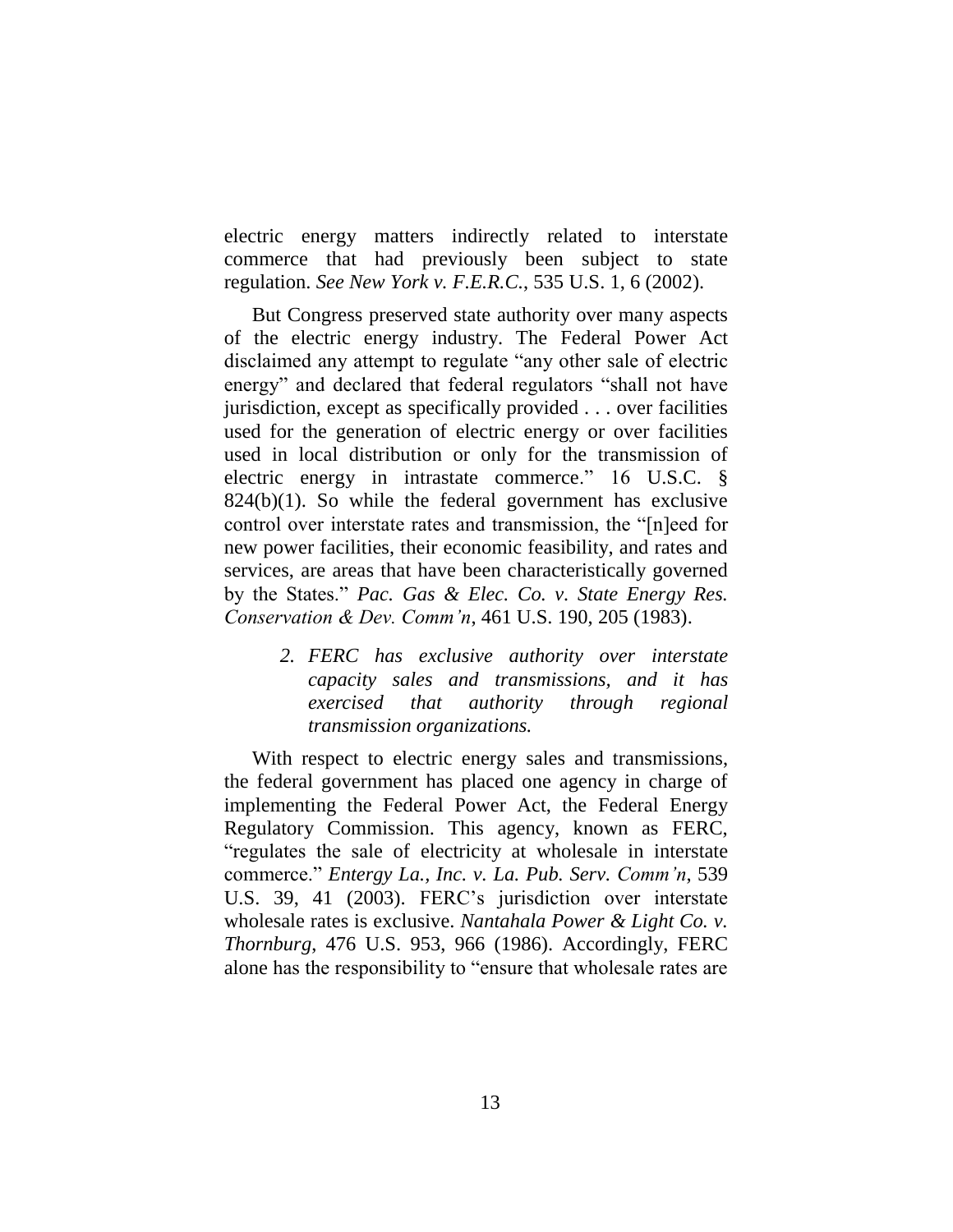just and reasonable." *Entergy La., Inc*., 539 U.S. at 41 (quotation marks omitted); 16 U.S.C. § 824d(a).

While FERC once directly considered whether the wholesale rates submitted to it were "just and reasonable," the agency has since moved away from this approach. Now FERC favors using market mechanisms to produce competitive rates for interstate sales and transmissions of energy. As part of this approach, FERC oversees regional transmission organizations that facilitate market operations.

PJM Interconnection LLC operates as the federally regulated regional transmission organization for the PJM region. PJM takes its name from "Pennsylvania," "Jersey," and "Maryland," the home states of the first utilities to pool their excess power and capacity in 1927. Today, the PJM region encompasses all or part of thirteen states and the District of Columbia, including the entirety of New Jersey. PJM operates the largest centrally dispatched power market in the world.

As a regional transmission organization, PJM has two responsibilities of significance to this case. First, PJM manages the flow of electric energy throughout the regional power grid, "dispatching" energy in real time to where it is needed. App'x 32. Second, PJM facilitates the interstate sales of electricity products, including energy and capacity, by managing marketplaces where those products may be exchanged. Electric energy is "the actual electricity that electric generators produce and which residential and business customers ultimately use." App'x 35 (quotation marks omitted). By contrast, electric capacity is "the ability to produce [energy] when called upon." App'x 36 (quotation marks omitted). In a system, such as PJM, where multiple power generators pool their power, capacity describes the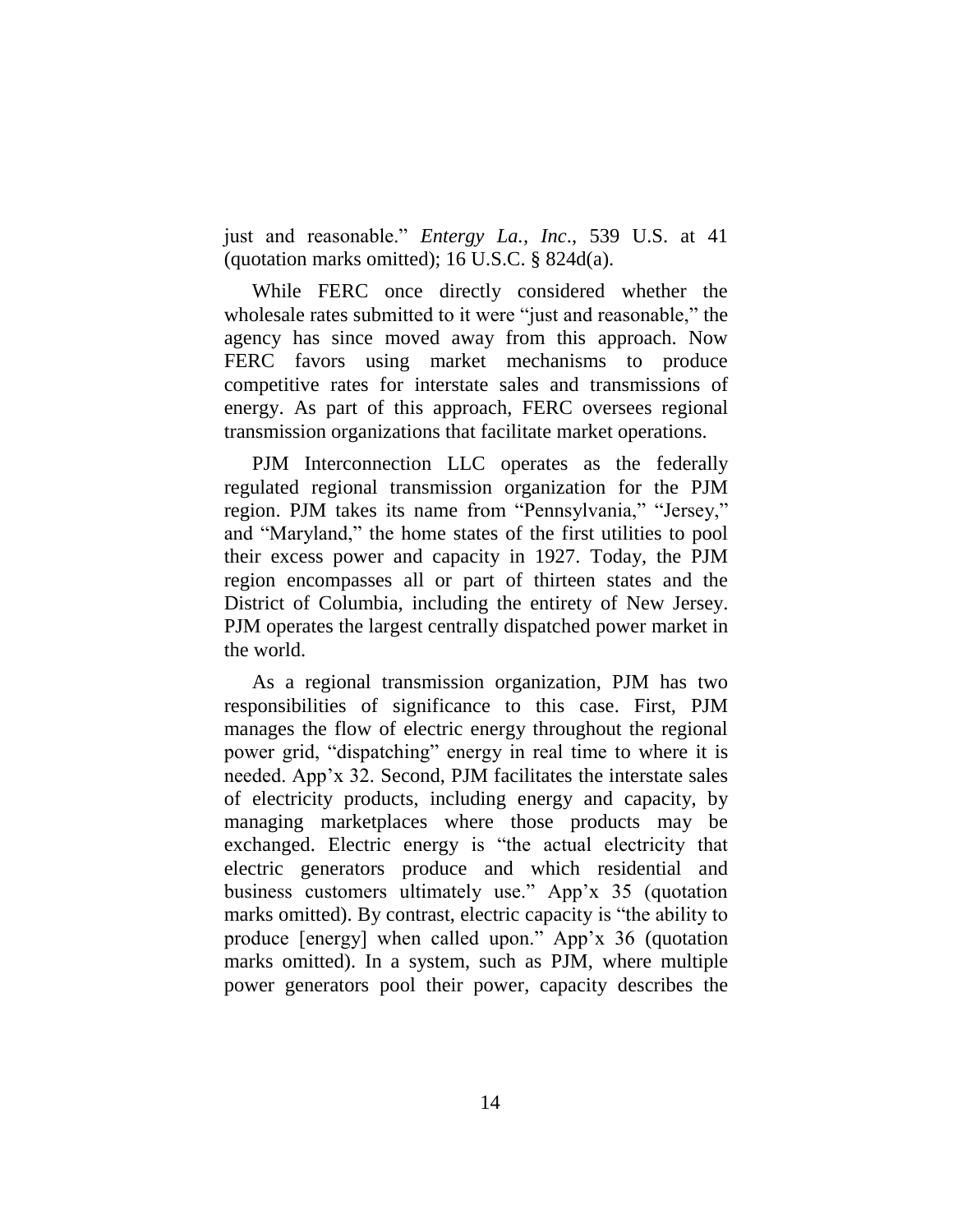total amount of electricity-generating resources available for use. In other words, capacity is to energy what parking spaces are to cars—a measure of how much traffic the system can accommodate.

# *3. New Jersey has moved away from a monopoly model for electric power generation and toward a market-based model approach.*

New Jersey once followed a traditional utility model, regulating local monopolies that both generated and distributed power to an exclusive service area. In 1999, however, New Jersey enacted the Electric Discount and Energy Competition Act, N.J. Stat. § 48:3-49 *et seq*. The Act restructured New Jersey's electric energy system so "customers would have the right to choose their electricity suppliers" and so that energy suppliers could obtain their energy from wholesale energy markets. App'x 44; *see also*  N.J. Stat. § 48.3-50. To this end, New Jersey divorced the entities that generate electricity from those that supply it.

The change produced a delicate circuitry of interdependence between private entities and public utilities, and between New Jersey and federally-regulated wholesale energy markets. Generators, such as coal-fired or natural gas power plants, sell their capacity and energy to PJM through various PJM auctions. Load-serving entities pay PJM for furnishing capacity and energy, and, in turn, sell energy to consumers. 1 Electricity distribution companies, acting as

<sup>&</sup>lt;sup>1</sup> In New Jersey, customers may choose between numerous energy suppliers. The major electricity suppliers include Atlantic City Electric, Jersey Central Power & Light, Rockland Electric, and Public Service Electric & Gas.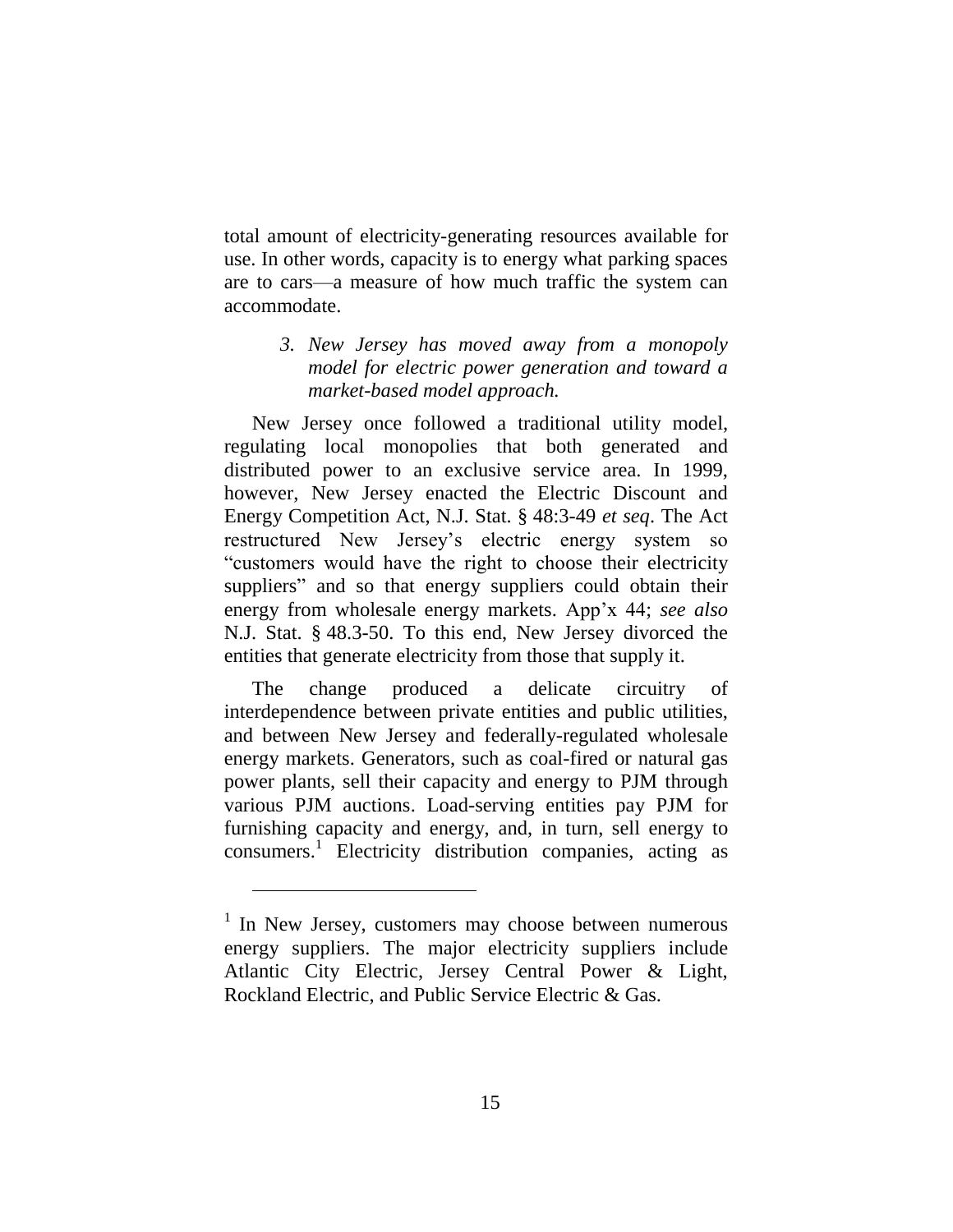common carriers, use their network of power lines to transfer energy from generators to consumers.

Although New Jersey restructured its approach to electric energy regulation, it did not cede its "authority over the siting and construction of power plants." App'x 44. New Jersey's state utility regulator, the Board of Public Utilities, retained statutory authority for "general supervision and regulation of and jurisdiction and control over all public utilities." N.J. Stat. § 48:2-13(a). Pursuant to this authority, New Jersey has, for example, asserted jurisdiction over "[t]he charges assessed to customers for basic generation service," *id.* § 48:3-57(a)(1), and the licensing of electric power suppliers, *id.* § 48:3-78.

### **B. New Jersey passed LCAPP to encourage the construction of new power plants.**

Roughly a decade after New Jersey restructured its electric power industry, New Jersey's legislature foresaw crisis. The legislature found that "New Jersey is experiencing an electric power capacity deficit and high power prices." N.J. Stat. § 48:3-98.2(e). The legislature warned that, "[a]s a result of a lack of new, efficient electric generation facilities, New Jersey has become more reliant on coal-fired power plants." *Id.* § 48:3-98.2(f). And the legislature specifically found that PJM's capacity market "has not resulted in large additions of peaking facilities or any additions of intermediate or base load resources available to the region and the State." N.J. Stat. § 48:3-98.2(b). New Jersey concluded that it needed more electric energy generators.

New Jersey's legislature enacted LCAPP in January 2011 to address its concerns. *See id.* § 48:3-98.3*.* LCAPP aimed to encourage power generation companies to construct new power plants in New Jersey in order to add a cumulative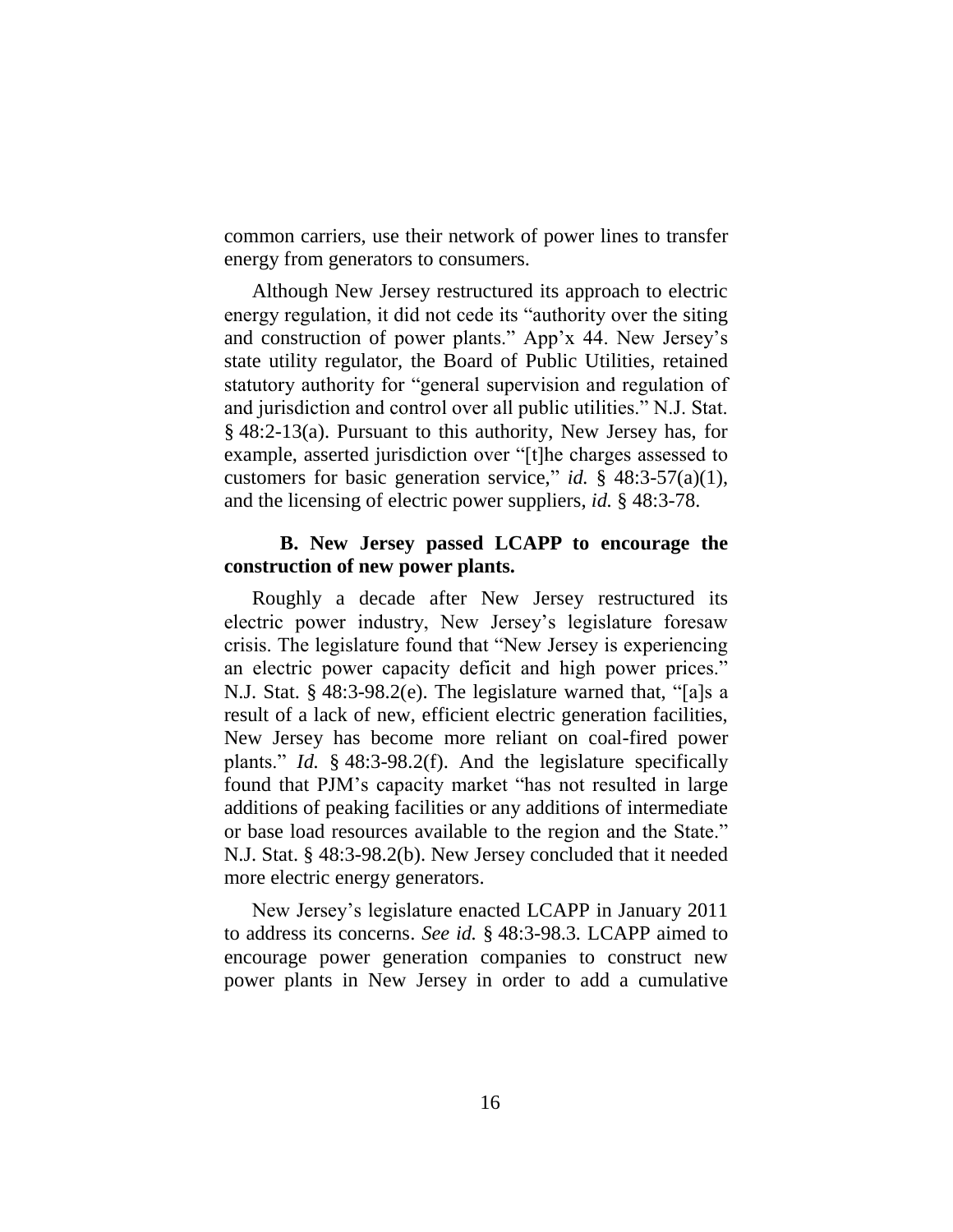2,000 megawatts of capacity to the regional power grid from which New Jersey obtained its electrical energy. *Id.* § 48.3-  $98.3(c)(1)$ .

The legislature fostered additional electric generation in New Jersey by furnishing new generators with fifteen-year contracts to supply a predetermined amount of capacity at a predetermined rate. LCAPP authorized the Board of Public Utilities to compel electricity distribution companies to sign these contracts. Broadly speaking, these contracts, known as Standard Offer Capacity Agreements, guaranteed new generators a fixed level of revenue over a fifteen-year contract term.

Pursuant to LCAPP, the Board of Public Utilities solicited bids from power generation companies willing and able to construct new electric power generation facilities. N.J. Stat. § 48:3-98.3(a)-(b). The Board received bids from thirty-four companies to participate in LCAPP, and it selected the proposals of appellant CPV Power Development, Inc., intervenor-appellant Hess Newark LLC, and amicus NRG Energy, Inc. The Board then exercised its authority to compel the New Jersey electricity distribution companies to sign Standard Offer Capacity Agreements with the LCAPP generators. Since then, Hess's and CPV's projects have moved forward; NRG's project has not.

#### **C. Proceedings to date**

After New Jersey enacted LCAPP, several existing electrical energy generators and two electricity distribution companies filed suit against the Commissioners of the Board of Public Utilities. They sought both a declaration that the Federal Power Act preempted LCAPP and an injunction prohibiting New Jersey authorities from enforcing LCAPP.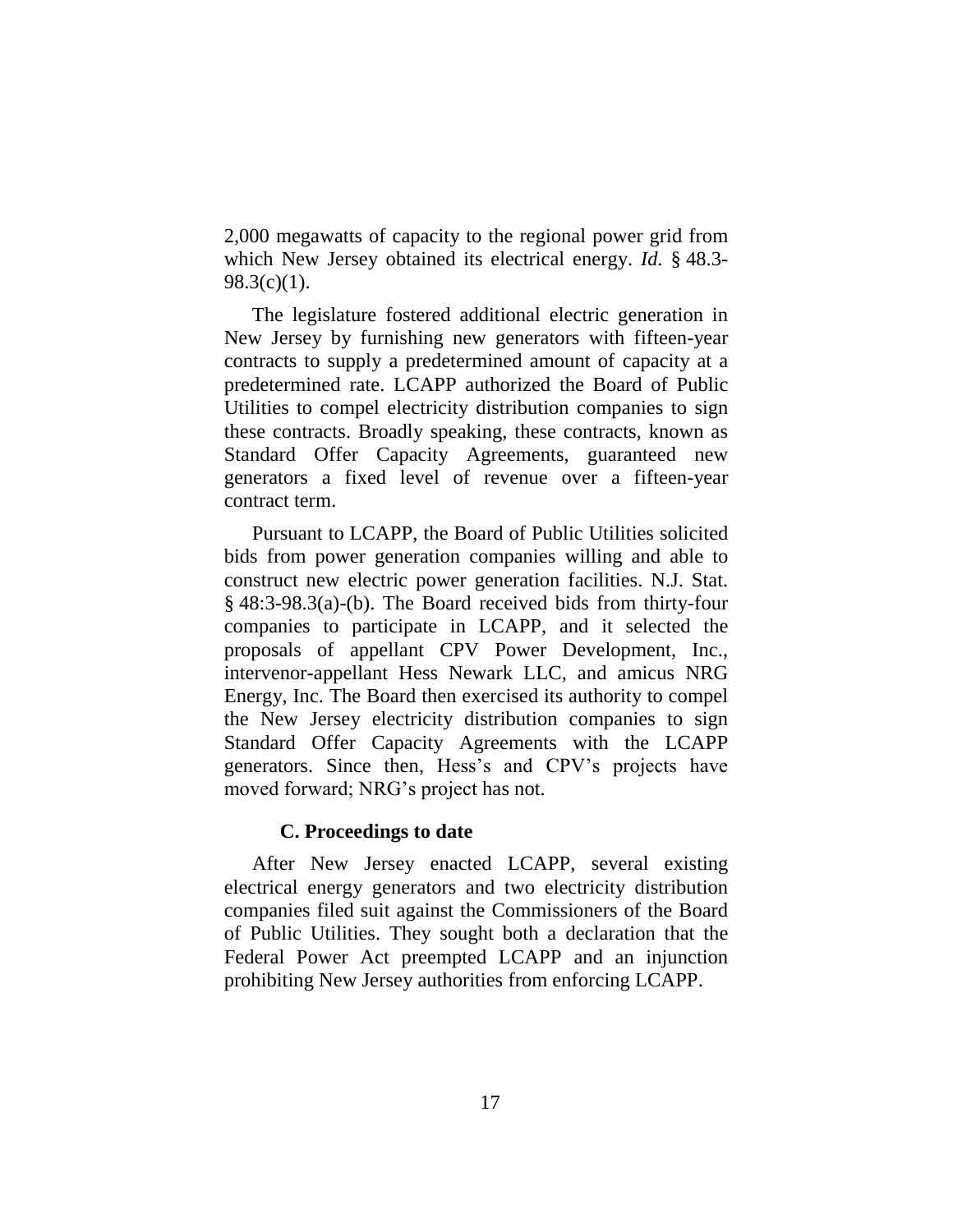CPV intervened to defend the law a few months later. The District Court denied both sides' motions for summary judgment. Over thirteen days, the parties tried their case to the bench. Witnesses included experts on the electric energy industry, including former regulators and corporate executives. The trial concluded with a lengthy written opinion and a judgment in favor of the plaintiffs. *See PPL EnergyPlus, LLC v. Hana*, 977 F. Supp. 2d 372 (D.N.J. 2013); App'x 92-94.

The District Court determined that the Federal Power Act preempted LCAPP. The Court concluded that LCAPP infringed on FERC's exclusive control over the price received for interstate sales of capacity. Thus, LCAPP had been field preempted. The District Court further determined that LCAPP interfered with PJM's method of determining the price of capacity. Thus, LCAPP had been conflict preempted. Finally, the District Court rejected the plaintiffs' dormant Commerce Clause attack on the grounds that they had not met their burden of proof. Based on its conclusions, the District Court declared LCAPP unconstitutional, invalidated the Standard Offer Capacity Agreements, and enjoined New Jersey from enforcing the statute.

The Board of Public Utilities and CPV appealed. Hess Newark has since intervened in CPV's appeal. $2 \text{ Each}$  side has

 $\overline{a}$ 

<sup>&</sup>lt;sup>2</sup> This Court granted Hess Newark's motion to intervene and consolidated the various proceedings. *See* Order dated Nov. 14, 2013, Case No. 13-4330 (granting Hess Newark's motion to intervene); Order dated Dec. 13, 2013, Case No. 13-4330 (consolidating Cases No. 13-4394 and No. 13-4501 with Case No. 13-4330)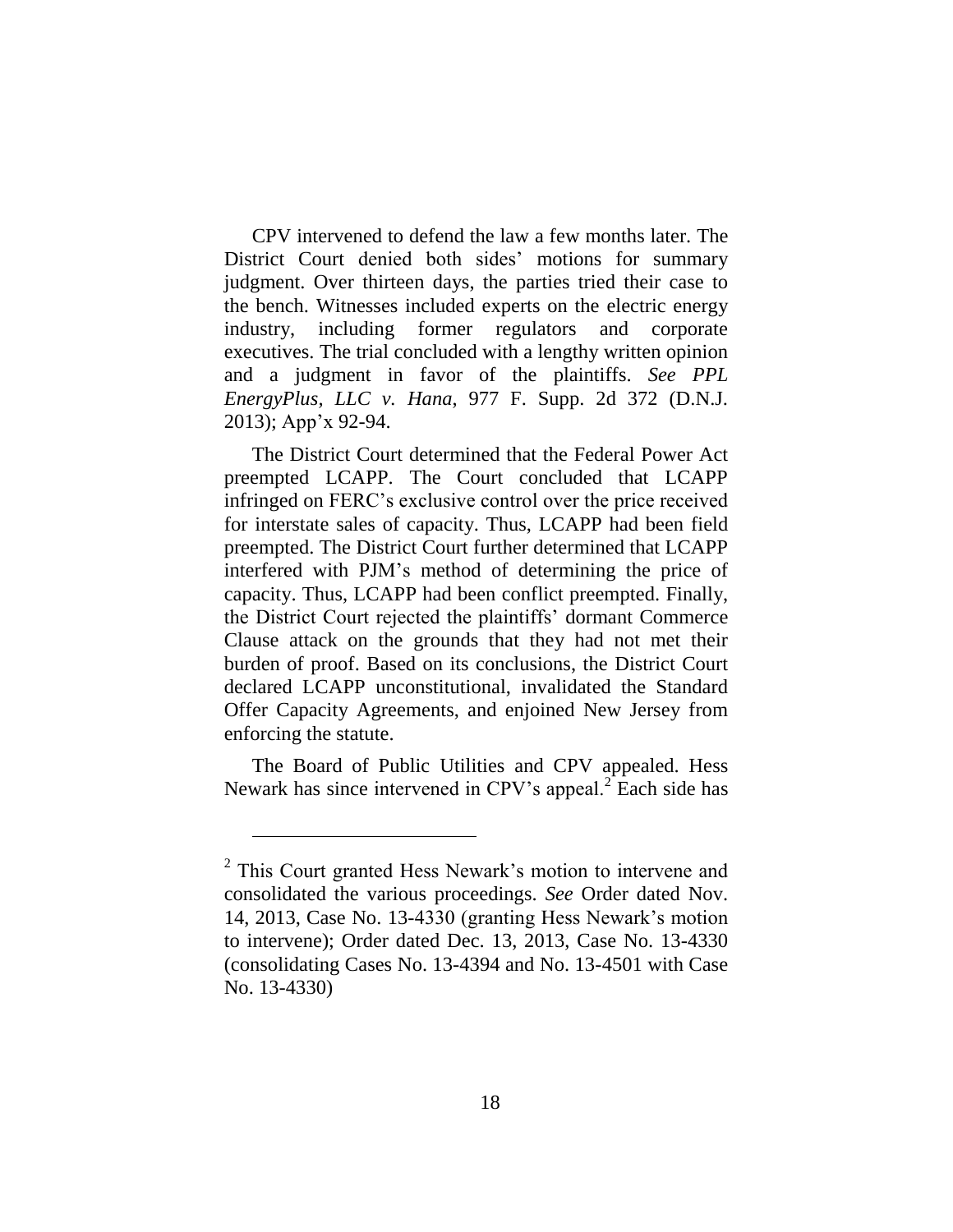been joined on appeal by numerous amici. At the Court's invitation, the United States and FERC, acting amicus curiae, also briefed the preemption questions in support of the appellees.

### **II. Jurisdiction and Standard of Review**

Because of the Constitutional claims presented in the case, the District Court properly exercised subject matter jurisdiction pursuant to 28 U.S.C. § 1331. Because the District Court entered final judgment, we exercise appellate jurisdiction pursuant to 28 U.S.C. § 1291.

"When the district court decides a constitutional claim based on a developed factual record, we exercise plenary review of the district court's legal conclusion. We defer to the factual findings supporting that conclusion unless they are clearly erroneous." *United States v. Voigt*, 89 F.3d 1050, 1064 (3d Cir. 1996) (citation omitted).

# **III. Discussion**

Congress has distinguished between those matters that belong exclusively to the federal government, such as regulation of interstate sales and transmissions of energy, and those matters that remain within the regulatory authority of the states, such as the regulation of energy generators. *See* 16 U.S.C. § 824(b).

In the American system of federalism, federal law commands primacy over state law. The "Constitution, and the Laws of the United States which shall be made in Pursuance thereof . . . shall be the supreme Law of the Land; and the Judges in every State shall be bound thereby, any Thing in the Constitution or Laws of any State to the Contrary notwithstanding." U.S. Const. art. VI, cl. 2. As between state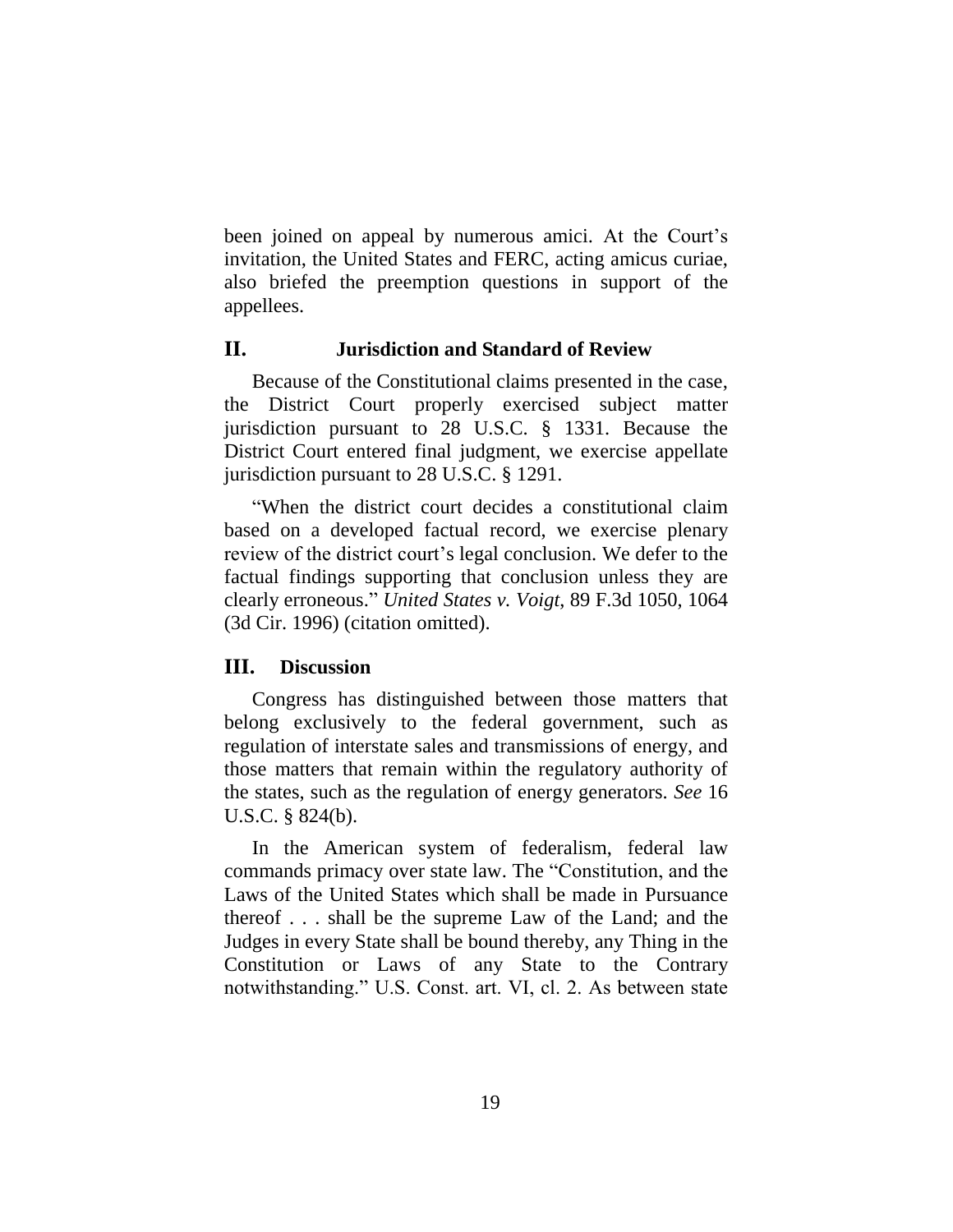and federal law, therefore, any state law that "interferes with or is contrary to federal law . . . must yield." *Free v. Bland*, 369 U.S. 663, 666 (1962) (citing *Gibbons v. Ogden*, 22 U.S. (9 Wheat.) 1, 210 (1824)).

Accordingly, if LCAPP intrudes into the exclusively federal field or conflicts with valid federal regulation, federal law preempts its effect and renders it invalid. *See Farina v. Nokia Inc.*, 625 F.3d 97, 115 (3d Cir. 2010). If, on the other hand, LCAPP addresses a local matter and leaves federal law unimpaired, it remains valid. *See id.* "Pre-emption analysis requires us to compare federal and state law." *PLIVA, Inc. v. Mensing*, 131 S. Ct. 2567, 2573 (2011). We do so with "the basic assumption that Congress did not intend to displace state law." *Farina*, 625 F.3d*.* at 116 (alteration omitted) (quoting *Maryland v. Louisiana*, 451 U.S. 725, 746 (1981)). Only a clear and manifest conflict with federal law, or clear and manifest Congressional intent to override state choices, will overcome the presumption against preemption. *Id.* at 117.

# **A. Comparing LCAPP's subject matter to the federal regulation of interstate sales and transmissions of energy**

The core of this case concerns field preemption, specifically whether LCAPP has strayed into the exclusive federal area of interstate wholesale rates. This begs the question of what the federal government and New Jersey have each regulated. Accordingly, within the broader framework described in Part I, we must fill in some of the details of PJM's FERC-approved approach to setting market prices and LCAPP's design to incentivize the construction of new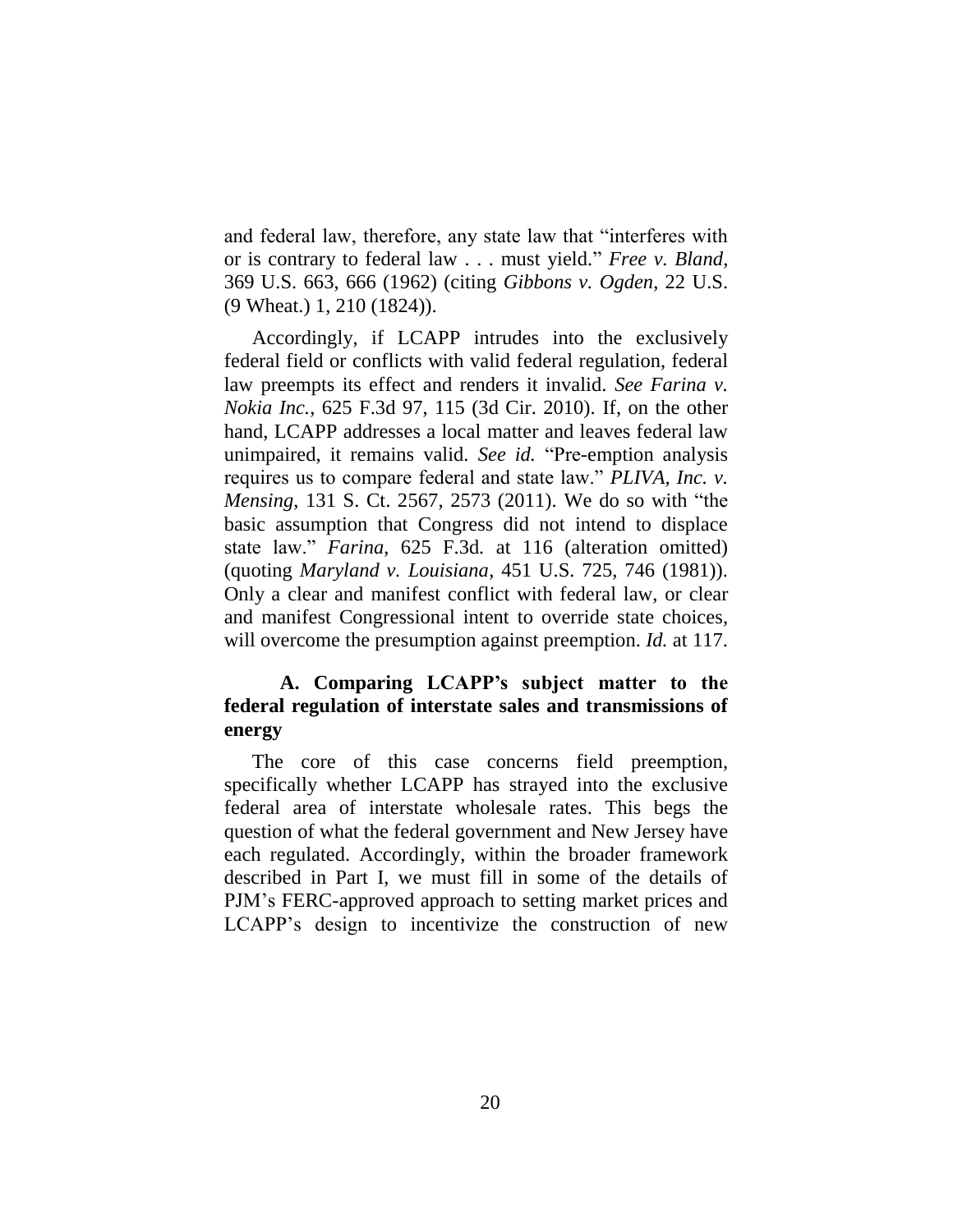electric generators.<sup>3</sup> In practice, FERC, through PJM, regulates aspects of interstate wholesale rates through a capacity auction, while LCAPP encourages the construction of new generators by arranging for a capacity price supplement. We determine that LCAPP effectively sets capacity prices and therefore regulates the same field occupied by FERC.

# *1. Through regional transmission organizations, FERC uses market mechanisms to price and sell electric capacity.*

Although the Federal Power Act speaks to interstate wholesales of electric energy, "the wholesale price for capacity . . . is squarely, and indeed exclusively, within FERC's jurisdiction." *N.J. Bd. of Pub. Utils. v. F.E.R.C.*, 744 F.3d 74, 97 (3d Cir. 2014). FERC has determined that "maintaining adequate resources" bears "a significant and direct effect on" wholesale rates. *PJM Interconnection, L.L.C.*, 119 FERC ¶ 61318, at 40 (2007). Therefore, FERC regulates interstate sales of electric capacity as part of its approach to regulating electric energy rates. *See Utilimax.com, Inc. v. PPL Energy Plus, LLC*, 378 F.3d 303, 305 (3d Cir. 2004).

 $\overline{a}$ 

<sup>&</sup>lt;sup>3</sup> We recite the factual details necessary to decide the preemption question before us, resting on the careful factual findings of the District Court. In a related case, our Court described the federal and state regulatory schemes in greater detail. *See generally N.J. Bd. of Pub. Utils. v. F.E.R.C.*, 744 F.3d 74 (3d Cir. 2014).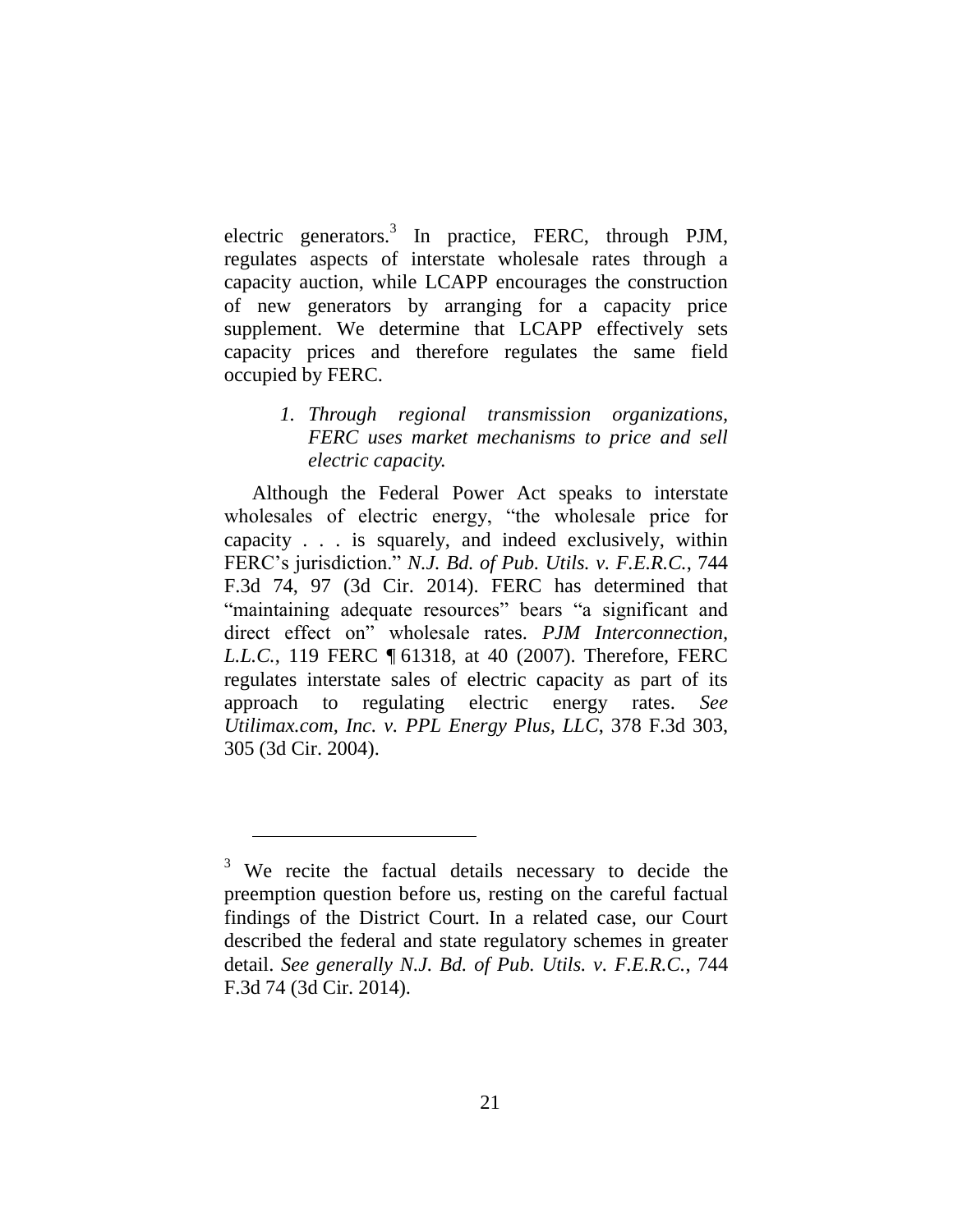FERC has approved PJM's Reliability Pricing Model as the means to set the interstate wholesale price for electric capacity in the PJM region. The Reliability Pricing Model attempts to match supply of capacity to demand for capacity. To calculate demand, PJM uses data from market participants and sophisticated computer models. To calculate supply, PJM uses two mechanisms. First, PJM tabulates all generation capacity within the PJM region that has been prearranged between suppliers and users of energy. This includes, for example, capacity associated with state-run monopolies or capacity privately exchanged between load-serving entities and energy generators. Second, PJM uses an auction to obtain the additional capacity needed to meet projected demand. The winners of the auction agree to provide capacity to PJM. *See generally* PJM Capacity Market Operations, PJM Manual 18: PJM Capacity Market §§ 3 ("Demand in the Reliability Pricing Model"), 4 ("Supply Resources in the Reliability Pricing Model") (21st ed. 2014).

The Reliability Pricing Model is a forward market and focuses on the capacity to be demanded and supplied for a one-year period beginning three years in the future. For example, the 2014-2015 Model settled capacity obligations for 2017-2018. And if the model has functioned properly, in three-years' time PJM will have contracted with enough capacity providers to satisfy the peak demand for capacity during 2017-2018.

Within the Reliability Pricing Model, the Base Residual Auction establishes the price capacity providers will receive for residual capacity supplied to PJM. Providers propose an amount of capacity they will offer to PJM, say 1,000 megawatt-hours per day, and the price at which they will offer that capacity, say \$500 per megawatt per day. PJM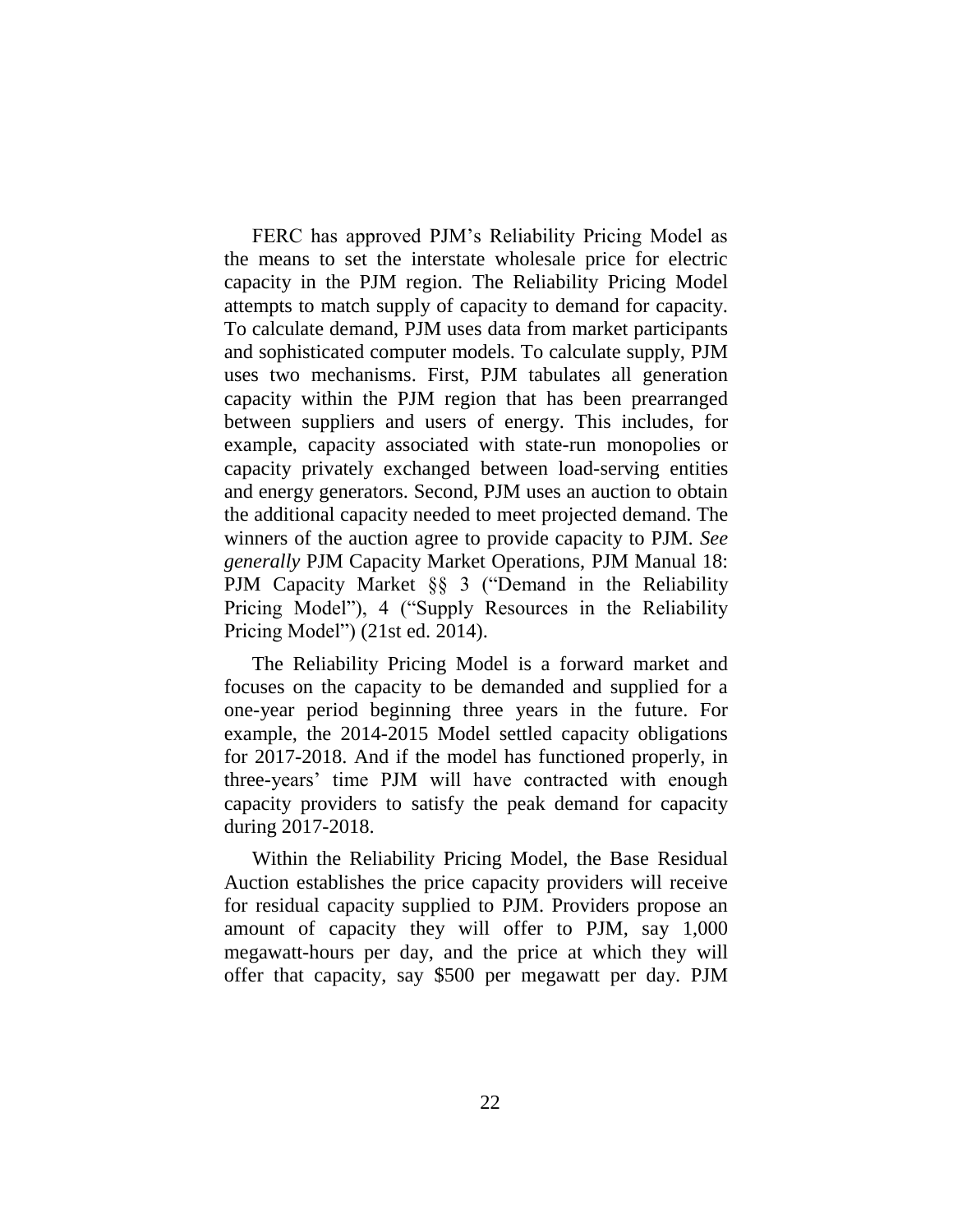orders these bids from lowest in price to highest in price. PJM then accepts bids, starting with the lowest-price bid, until the cumulative capacity it has accepted satisfies PJM's auction goal. At that point, PJM rejects all other bids. The price of the last accepted bid becomes the price PJM will pay for all accepted auction bids. For example, if the \$500 bid is the last one needed to satisfy demand, for example, \$500 becomes the auction "clearing price." App'x 48.

> *2. New Jersey, through LCAPP and the Standard Offer Capacity Agreements, has legislated what rates LCAPP generators will receive for their sales of capacity.*

By design, LCAPP focuses on capacity and capacity prices. Recall that the contracts here are standard offer *capacity* agreements contemplated by the Long Term *Capacity* Agreement Pilot Program. *See* N.J. Stat. § 48:3-51. And the Standard Offer Capacity Agreement price—referred to as the Standard Offer Capacity Price—is "the capacity price that is fixed for the term of the [agreement] and which is the price to be received by eligible generators under a boardapproved [agreement]." *Id*.

New Jersey's legislature charged the Board of Public Utilities with implementing LCAPP to achieve New Jersey's stated policy goal of providing long-term price assurance to new energy generators. *See id*. § 48:3-98.3(c)(4). The Board did so by focusing on capacity and capacity prices:

- First, the Board "awarded" each generator a specific amount of capacity to transact through its Standard Offer Capacity Agreement.
- Second, the Board required generators to "participate" in and clear" PJM's annual capacity auction. N.J. Stat.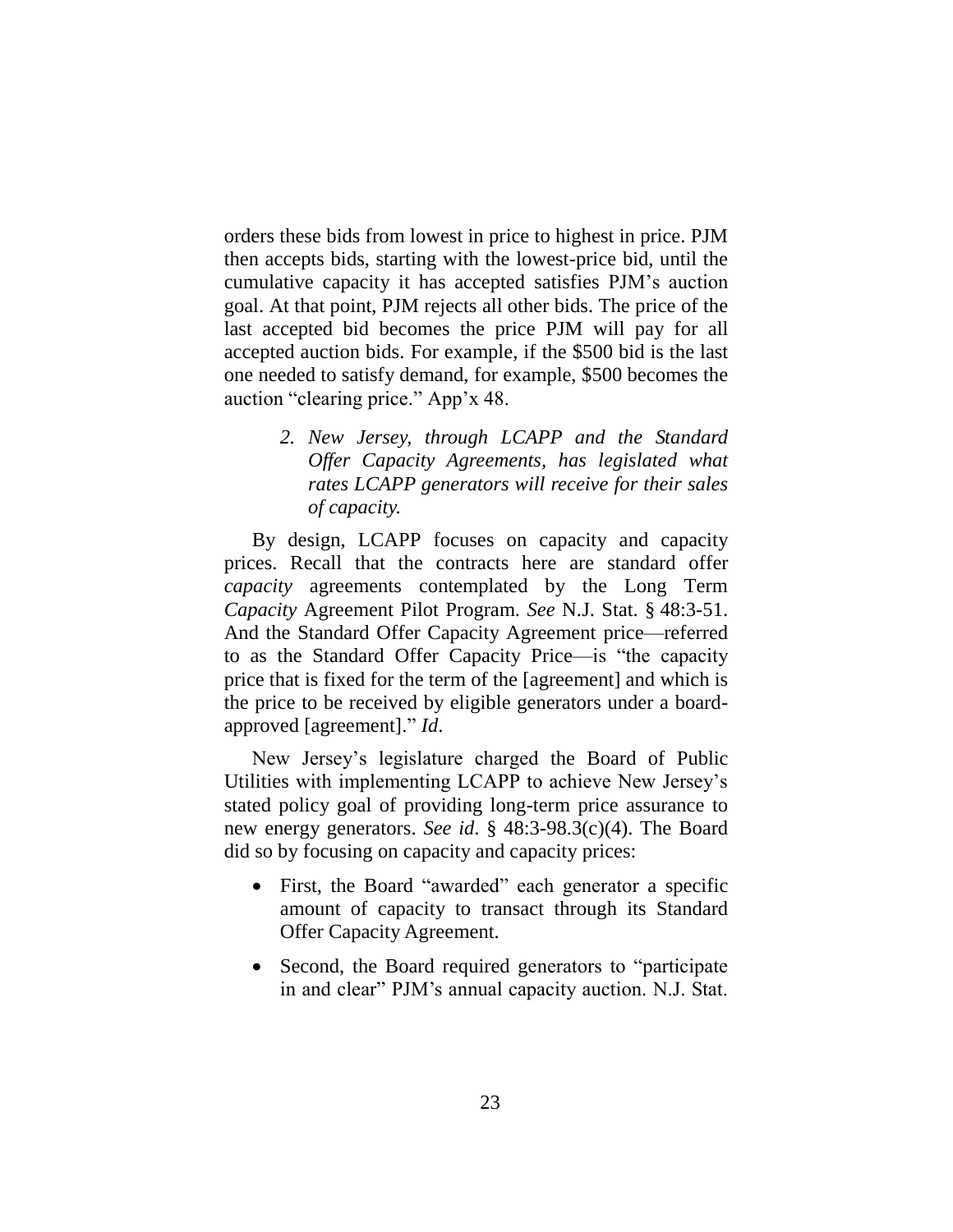$§$  48:3-98.3(c)(12). Thus, when NRG's bid failed to clear the PJM auction, its LCAPP participation ended.

 Third, the Board guaranteed each generator a fixed price for its cleared capacity. The Board achieved this by attempting to structure the Standard Offer Capacity Agreements as contracts-for-differences between the price of capacity received by a generator from the PJM auction and a price fixed by the Agreement itself. If the Agreement price exceeded the auction price, the Agreement required the electricity distribution companies to pay the difference in price, multiplied by the amount of capacity, to the LCAPP generators. If the auction price exceeded the Agreement price, the Agreement obliged the LCAPP generators to pay the difference in price, multiplied by the amount of capacity, to the electricity distribution companies.

In practice, the Standard Offer Capacity Agreements offered financial assurance to LCAPP generators: for a fixed amount of capacity, generators would receive a fixed price. And the Agreements extended these assurances for a fifteenyear term, with the price increasing each year.

### *3. Both FERC, through PJM, and New Jersey attempt to regulate electric capacity prices and sales.*

FERC, acting through PJM, uses the Base Residual Auction to fix the capacity price electric generators will receive for the capacity they sell through PJM. At the same time, New Jersey, through LCAPP, has legislated that LCAPP generators will both receive the federal price for interstate capacity sales and also receive an additional amount fixed by the BPU. Both efforts regulate electric capacity prices and sales.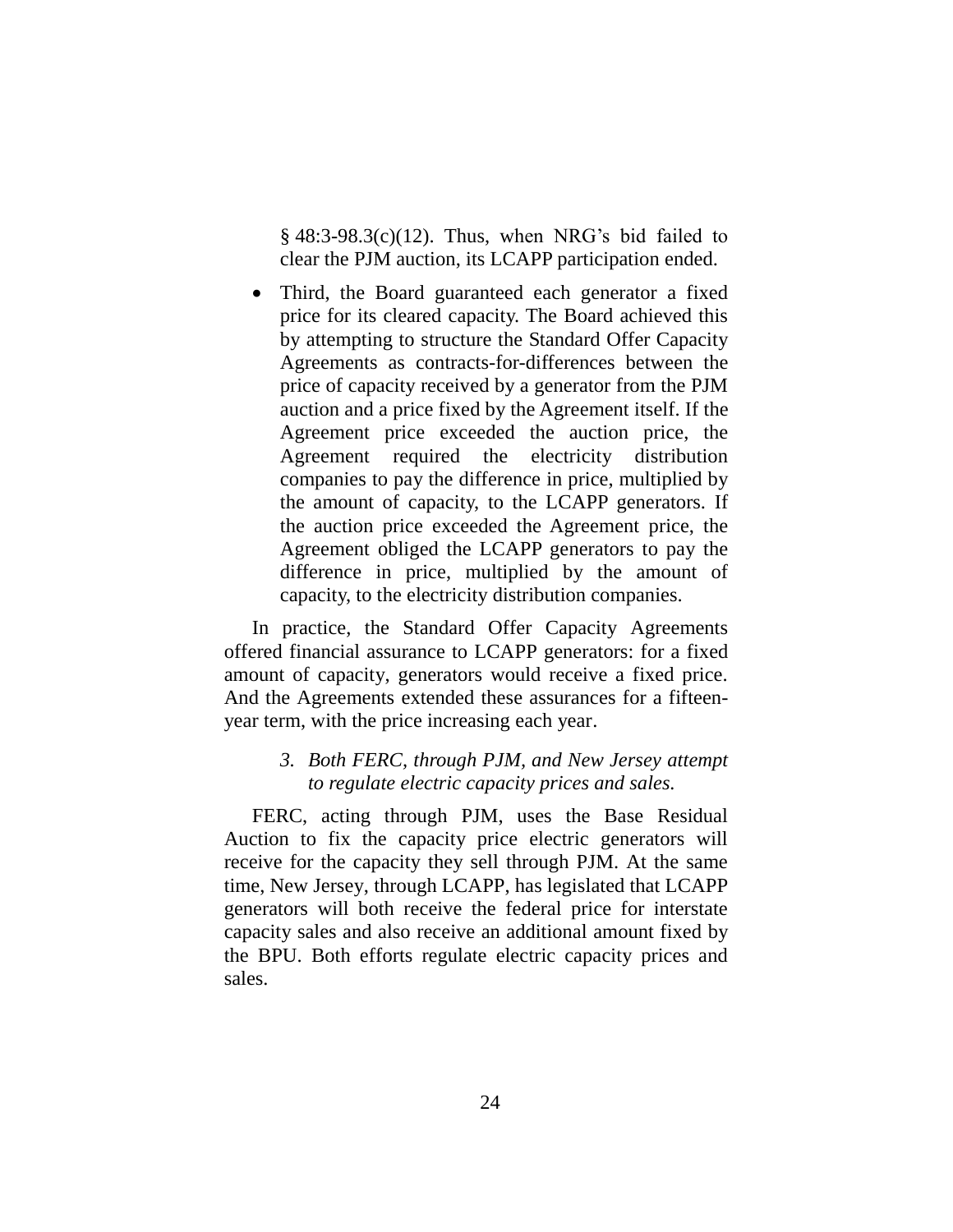We determine that LCAPP, through the Standard Offer Capacity Agreements, attempts to regulate the same subject matter that FERC has regulated through PJM's Reliability Pricing Model. The Agreements guarantee LCAPP generators a "multiyear pricing supplement" to raise the prevailing capacity price to an amount of New Jersey's liking. App'x 59. Indeed, New Jersey regulated the Standard Offer Capacity Rates precisely because the legislature believed that PJM's market-based incentives had failed to encourage new electric generators to construct adequate electric generation facilities. N.J. Stat. § 48:3-98.2(b). LCAPP builds on PJM's capacity prices.

Accordingly, New Jersey misses the mark when it argues that each Standard Offer Capacity Agreement represents "a contract for differences, functioning like a hedge" and, therefore, does not transact in capacity. *See, e.g.*, CPV Br. 39. True, LCAPP's price assurance insulates LCAPP generators from market volatility and thus eliminates their risk. But the Agreements provide more than risk-hedging; they provide for the supply and sale of capacity, as well. LCAPP commands generators to sell capacity to PJM. In return, New Jersey's statute ensures that the generators will receive the Standard Offer Capacity Rate for each quantity of capacity offered at auction and not solely the auction price they would have otherwise received. Accordingly, we agree with the District Court that "the Board essentially sets a price for wholesale energy sales" for LCAPP generators. App'x 78; *accord PPL EnergyPlus, LLC v. Nazarian*, 753 F.3d 467, 476 (4th Cir. 2014) (determining that a Maryland initiative similar to LCAPP "functionally sets the rate that [a generator] receives for its sales in the PJM auction").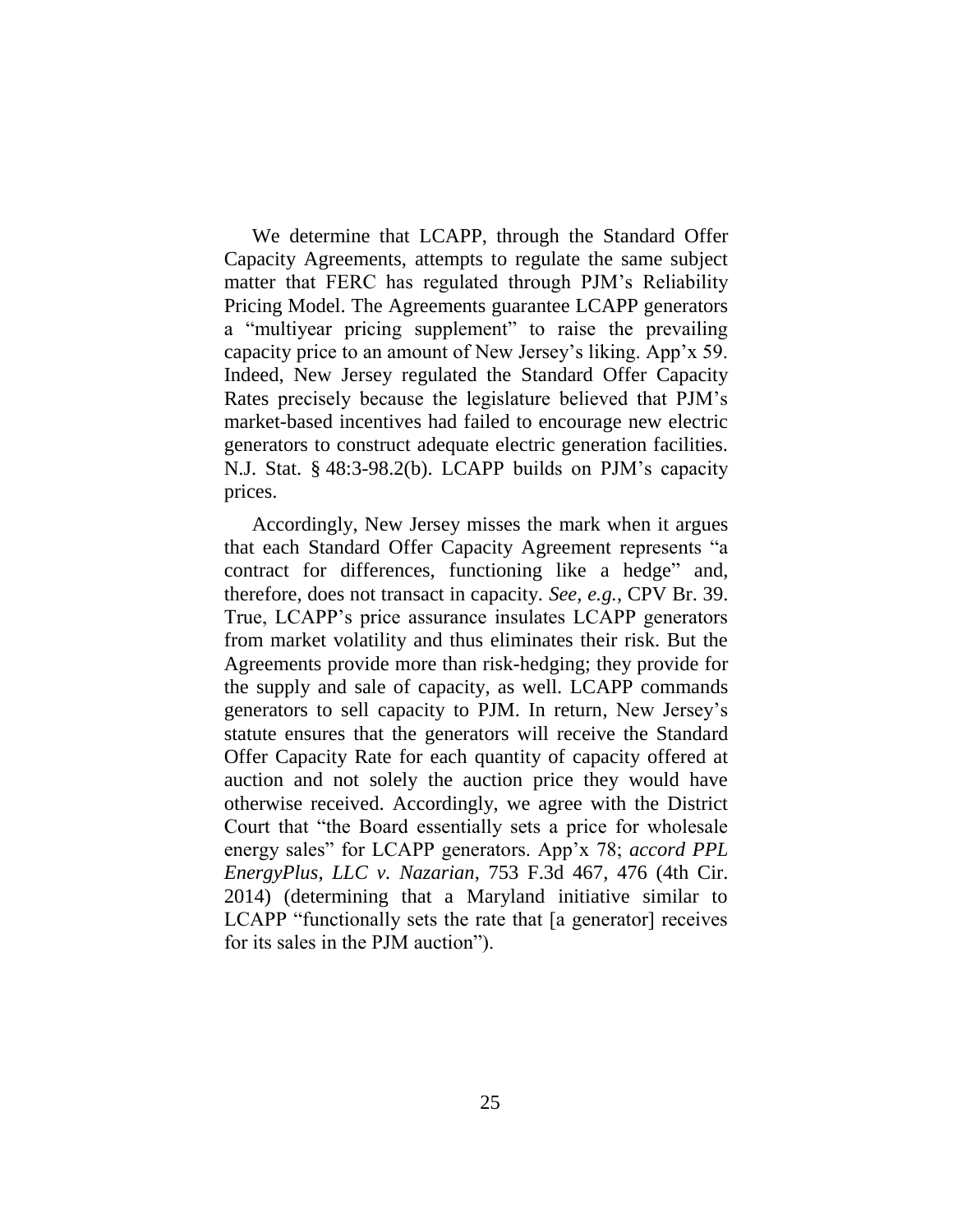Anticipating this result, LCAPP's defenders contend that if the Standard Offer Capacity Agreements set capacity prices then the law would not be preempted because the reasonableness of the Agreement's rates would be within FERC's exclusive jurisdiction to review. True, FERC has jurisdiction over certain contracts that set rates between market participants. *See NRG Power Mktg., LLC v. Me. Pub. Utils. Comm'n*, 558 U.S. 165, 171 (2010). But this argument conflates the inquiry into LCAPP's field of regulation with an inquiry into the reasonableness of the Standard Offer Capacity Rates. Here, whether the Standard Offer Capacity Agreements pick "just and reasonable" capacity prices is beside the point. What matters is that the Agreements have set capacity prices in the first place.

# **B. Because New Jersey has legislated in an exclusively federal field, its law must give way.**

Because FERC has exercised control over the field of interstate capacity prices, and because FERC's control is exclusive, New Jersey's efforts to regulate the same subject matter cannot stand. "Where Congress has delegated the authority to regulate a particular field to an administrative agency, the agency's regulations issued pursuant to that authority have no less preemptive effect than federal statutes, assuming those regulations are a valid exercise of the agency's delegated authority." *Fellner v. Tri–Union Seafoods, L.L.C.*, 539 F.3d 237, 243 (3d Cir. 2008). Here, FERC's use of the Base Residual Auction to set interstate capacity prices is a lawful exercise of its authority. *See N.J. Bd. of Pub. Utils.*, 744 F.3d at 97. Indeed, only FERC has the authority to set interstate capacity prices. *Id.* So the Federal Power Act, as administered by FERC, preempts and, therefore, invalidates, state intrusions into the field. *Cf. Fid. Fed. Sav. & Loan Ass'n*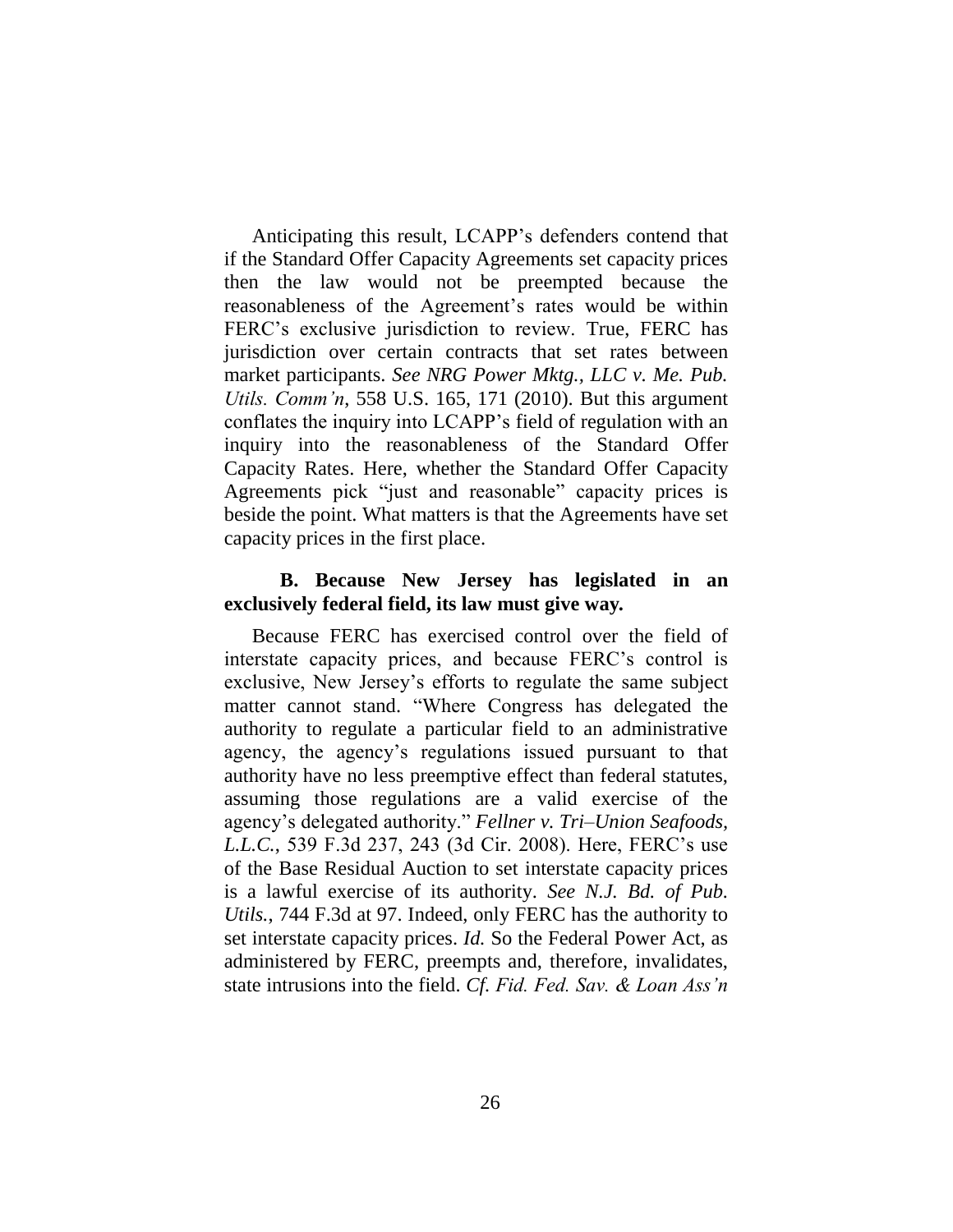*v. de la Cuesta*, 458 U.S. 141, 153 (1982). New Jersey's regulations must yield.

LCAPP's defenders respond that New Jersey's interference with capacity prices does not trigger preemption because it is a lawful exercise of the state's authority to promote new generation resources. New Jersey does have authority over local energy matters, including the construction of power plants. *See, e.g.*, *So. Cal. Edison Co. & San Diego Gas & Elec. Co.*, 71 FERC ¶ 61,269, at 3 (1995). But LCAPP incentivizes the construction of new power plants by regulating the rates new electric generators will receive for their capacity. New Jersey could have used other means to achieve its policy goals. $4$  Because Congress has evinced its intent to occupy the entire field of interstate capacity rates, however, New Jersey's reasons for regulating in the federal field cannot save its effort: "any state law falling within that [federal] field is preempted." *Silkwood v. Kerr-McGee Corp.*, 464 U.S. 238, 248 (1984).

That New Jersey has attempted to regulate federal matters for local purposes also distinguishes its situation from *Northwest Central Pipeline v. State Corp. Commission of Kansas*, 489 U.S. 493, 512-13 (1989). There, the U.S.

 $\overline{a}$ 

<sup>&</sup>lt;sup>4</sup> For example, permissible means may include "utilization of tax exempt bonding authority, the granting of property tax relief, the ability to enter into favorable site lease agreements on public lands, the gifting of environmentally damaged properties for brownfield development, and the relaxing or acceleration of permit approvals." App'x 74. New Jersey may also directly subsidize generators so long as the subsidies do not essentially set wholesale prices.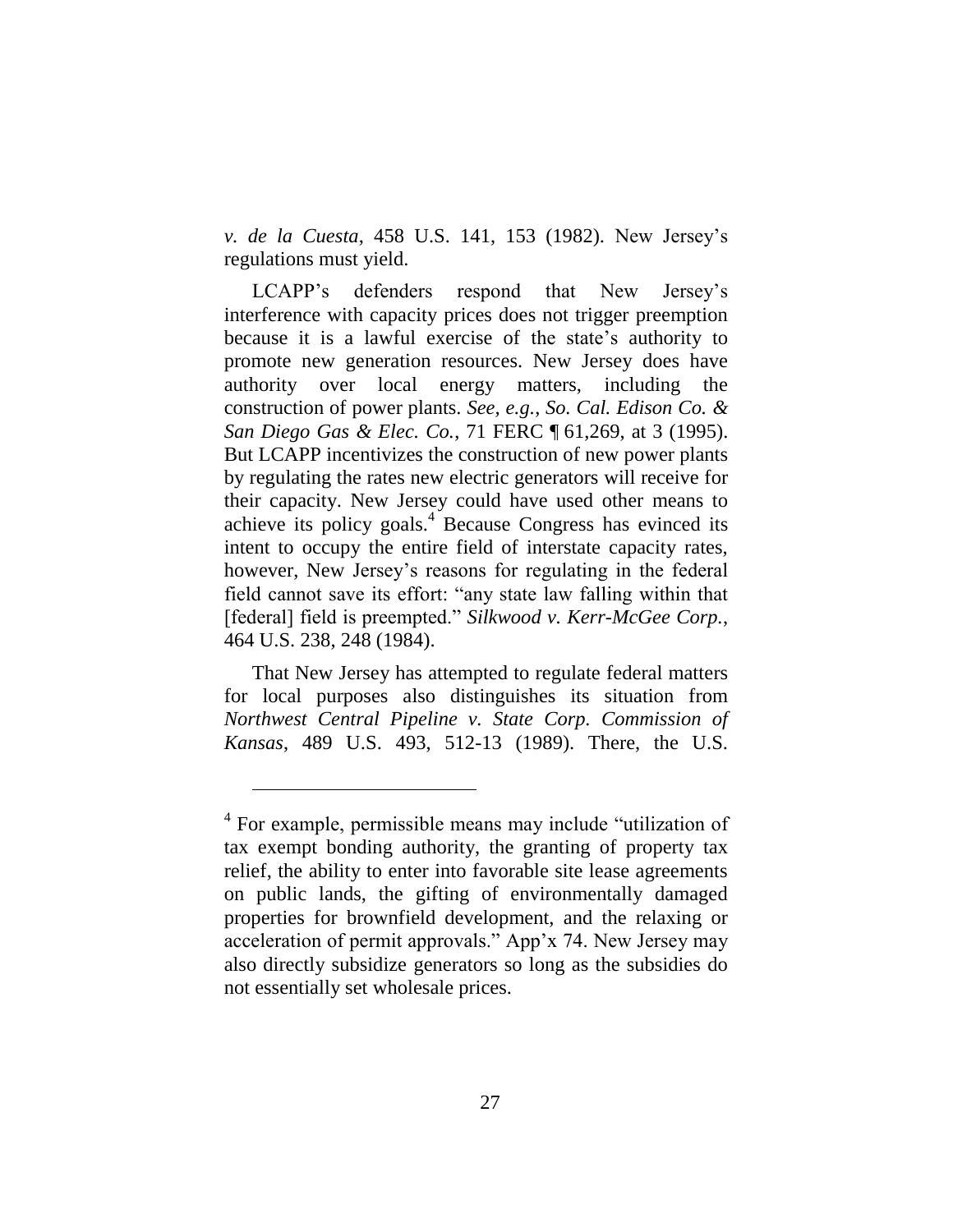Supreme Court rejected the argument that Kansas overstepped its authority to regulate the gathering of natural gas by promulgating rules that, if enforced, would indirectly affect interstate rates. *Id.* at 512-14. By contrast, LCAPP does not regulate the construction of new power plants, causing an incidental effect on the interstate price of capacity. Rather, LCAPP sets a price of capacity that will lead to the construction of new power plants. New Jersey cannot excuse LCAPP's interference with capacity prices as incidental to its scheme because the statute's explicit objective is to supplement capacity prices.

Nor can the statute be saved by the fact that its design incorporates, rather than repudiates, PJM's capacity auction clearing price. Recall that PJM pays generators for the capacity they supply to PJM, and it charges load-serving entities for the proportional share of the capacity they obtain though PJM. LCAPP supplements what the generators receive from PJM with an additional payment financed by payments from electric distribution companies, the public utilities that own local transmission lines. Because electricity distribution companies do not participate in PJM's capacity auction, and because PJM still pays generators the auction clearing price, LCAPP artfully steps around the capacity transactions facilitated by PJM. The arrangement does not save the law. "[I]f FERC has jurisdiction over a subject, the States cannot have jurisdiction over the same subject." *See Miss. Power & Light Co. v Miss. ex rel. Moore*, 487 U.S. 354, 377 (1988) (Scalia, J., concurring). Thus, we agree with the Fourth Circuit that "[t]he fact that [these sorts of payments] do[] not formally upset the terms of a federal transaction is no defense, since the functional results are precisely the same." *Nazarian*, 753 F.3d at 477. The generators receive a different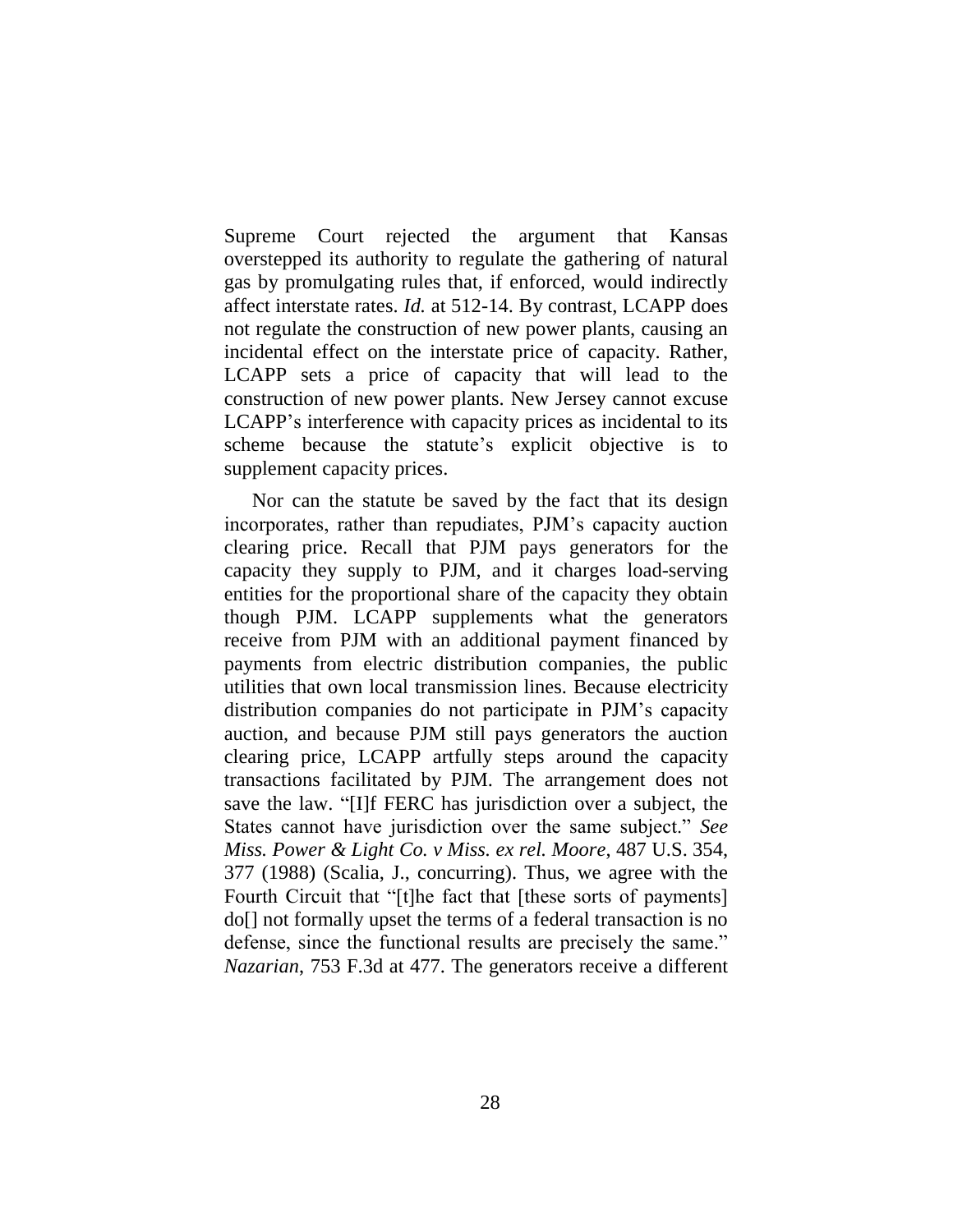price for the capacity they clear through PJM than what FERC intended.

# **IV. The Federal Field has Limits**

Counsel to various state amici describe the District Court's preemption decision as unprecedented:

> This is the first time we have a state law to address state long-term energy needs under a state procurement paid for by state rate payers, [that] is nonetheless deemed to be field preempted under the Federal Power Act as well as conflict preempted because it might have an effect on the market when anything a state does for generation will have [an] effect.

Tr. of Oral Argument at 32:02-09 (March 27, 2014). In particular, LCAPP's defenders fret that a decision in favor of preemption will hamstring state-led efforts to develop renewable and reliable electric energy resources.

However broadly we might have decided this case, our holding today focuses instead on the field of interstate rates and, in particular, on capacity prices. Because we agree with the District Court that LCAPP and the Standard Offer Capacity Agreements attempt to regulate an exclusively federal field, we do not decide whether the District Court also correctly determined that LCAPP "poses as an obstacle" to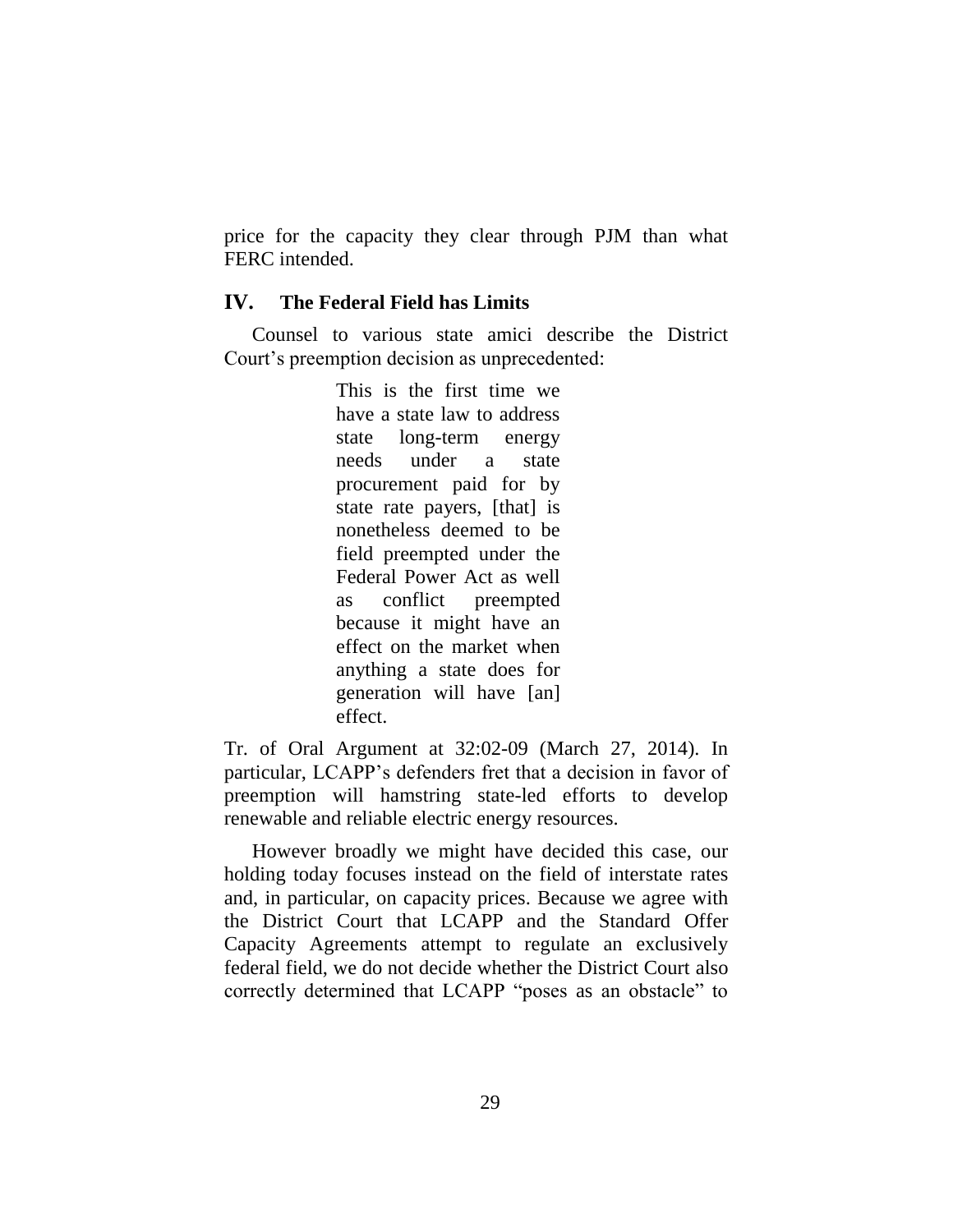PJM's markets and has been conflict preempted. *See* App'x 86. Thus, we have no occasion to conclude that PJM's markets preempt any state act that might intersect a market rule.

Nor do we endorse the argument that LCAPP has been field preempted because it affects the market clearing price by increasing the supply of electric capacity. *Cf.* FERC & United States Amicus Br. 11-17. Holding all else constant, an increase in capacity resources will cause supply to satisfy demand at a lower price. So LCAPP has the theoretical ability to influence the wholesale price of energy and capacity in PJM by enlarging the supply of capacity. If any effect on interstate markets could trigger preemption, LCAPP would be irredeemably flawed.

But the law of supply-and-demand is not the law of preemption. When a state regulates within its sphere of authority, the regulation's incidental effect on interstate commerce does not render the regulation invalid. *Nw. Cent. Pipeline Corp.*, 489 U.S. at 514. Accordingly, we do not view LCAPP's incidental effects on the interstate wholesale price of electric capacity as the basis of its preemption problem. Indeed, were we to determine otherwise, the states might be left with no authority whatsoever to regulate power plants because every conceivable regulation would have some effect on operating costs or available supply. That is not the law. The states may select the type of generation to be built—wind or solar, gas or coal—and where to build the facility. Or states may elect to build no electric generation facilities at all. *See Conn. Dep't of Pub. Util. Control v. F.E.R.C.*, 569 F.3d 477, 481 (D.C. Cir. 2009). The states' regulatory choices accumulate into the available supply transacted through the interstate market. The Federal Power Act grants FERC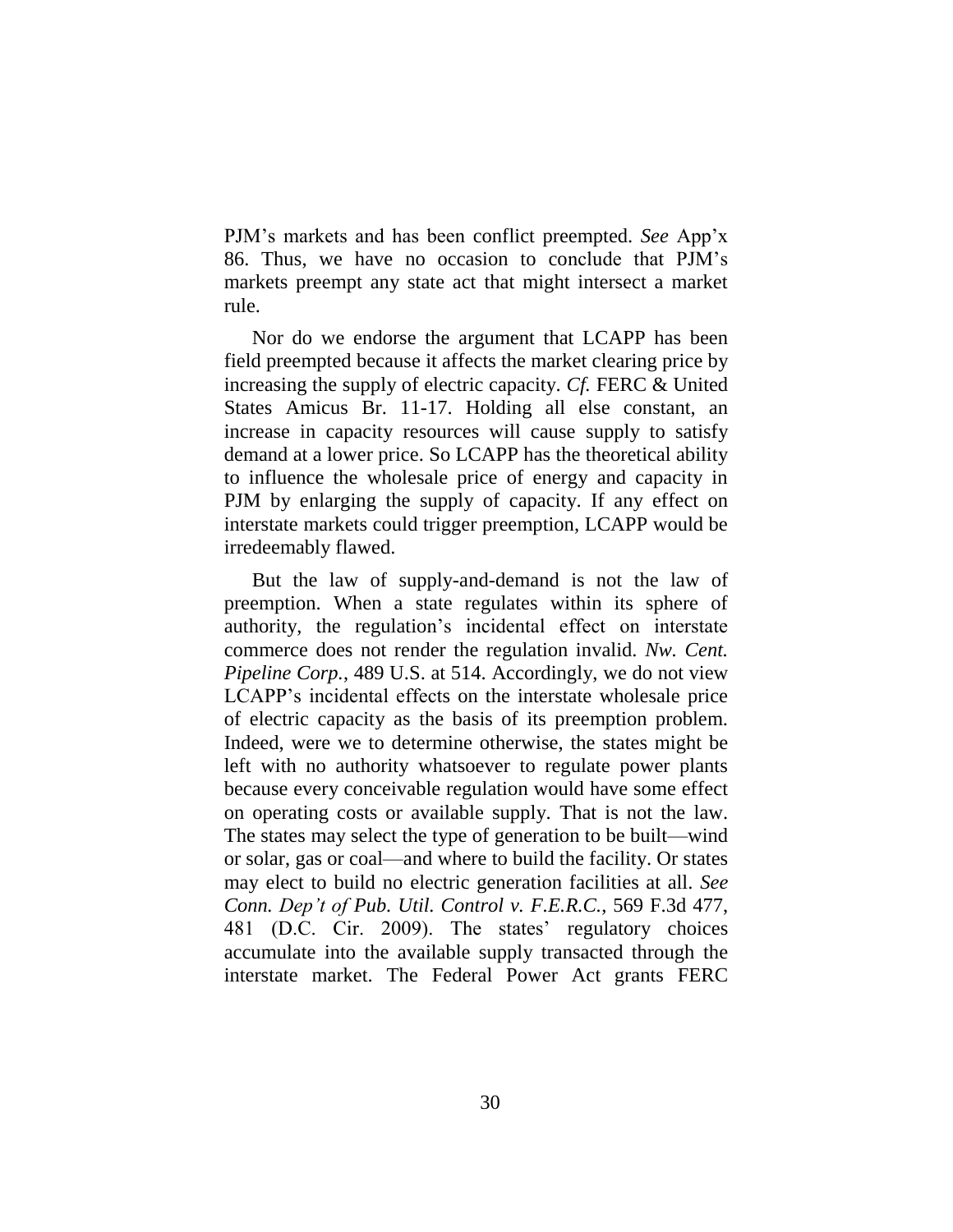exclusive control over whether interstate rates are "just and reasonable," but FERC's authority over interstate rates does not carry with it exclusive control over any and every force that influences interstate rates. Unless and until Congress determines otherwise, the states maintain a regulatory role in the nation's electric energy markets. Today's decision does not diminish that important responsibility.

### **V. Conclusion**

We affirm the District Court's judgment. LCAPP compels participants in a federally-regulated marketplace to transact capacity at prices other than the price fixed by the marketplace. By legislating capacity prices, New Jersey has intruded into an area reserved exclusively for the federal government. Accordingly, federal statutory and regulatory law preempts and, thereby, invalidates LCAPP and the Standard Offer Capacity Agreements.

In deciding that LCAPP has been field preempted because it sets capacity rates, we do not accept the argument that field preemption will occur whenever a state's legislation indirectly affects matters within FERC's jurisdiction. By statute and tradition, states have a role to play in energy markets.